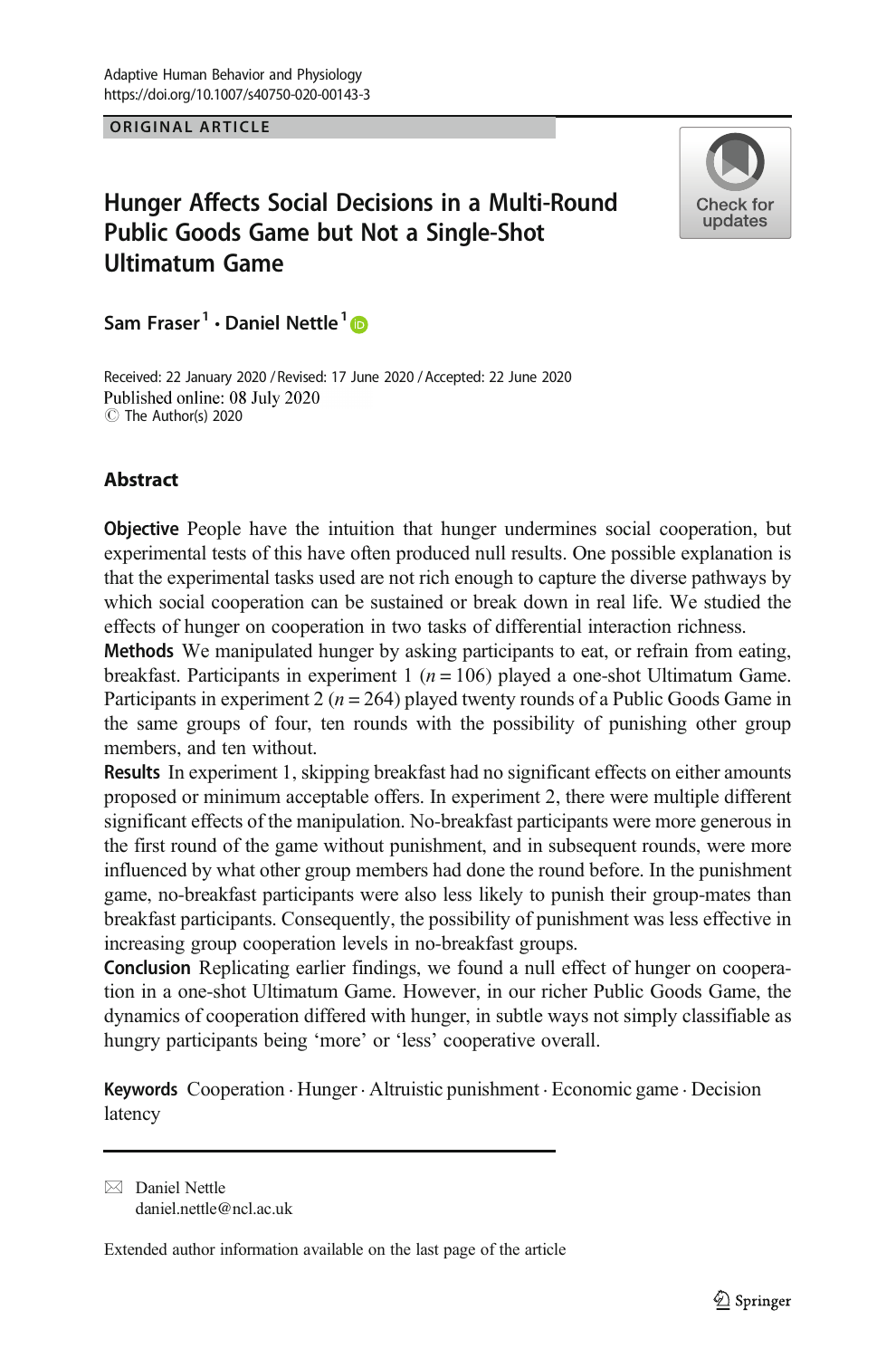# General Introduction

People have a clear intuition that hunger undermines social cooperation. For example, in a recent survey study, 73% of participants stated that they believe hunger makes people less cooperative (Häusser et al. [2019;](#page-20-0) study 5). The anthropological literature is full of accounts of 'famine crime' (Arnold [1993\)](#page-19-0); chronic hunger curtailing all generosity (Richards [1932](#page-20-0)); or individuals becoming 'atomistic' and 'egotistical' when food is short (Turnbull [1972](#page-21-0)). These accounts seem intuitively compelling, though an oddity is that the literature also contains many claims of hunger apparently bringing people together to share (Dirks [1980](#page-19-0)).

Given the generality of the belief that hunger must undermine cooperation, it is not surprising that researchers have studied the effects of short-term hunger manipulations on laboratory cooperation paradigms, usually with the expectation that the hungry participants will cooperate less than controls. Though some studies report results conforming to expectation (Briers et al. [2006](#page-19-0); Xu et al. [2014](#page-21-0); Harel and Kogut [2015](#page-20-0)), other results have been null. Hausser et al. (2019) either manipulated or measured hunger prior to a series of different cooperation tasks and measures (economic games, survey measures and a volunteering task), finding no significant hunger effects on any outcome. Similarly, Rantapuska et al. [\(2017\)](#page-20-0) administered a series of economic games and cooperative decisions to overnight-fasted participants who had been given either a standardized meal or not prior to the session. Hungry participants were significantly *more* cooperative in a prisoner's dilemma, and tended to be more cooperative in the sender role of a trust game, whilst donations to charity, contributions in a public goods game, and behaviour in the sender role of the trust game were not significantly different. Thus, the corrosive effect of hunger on cooperation that people intuitively feel should be present, and the anthropological literature suggests may often exist when hunger is widespread and chronic in society, does not reliably show up when acute hunger is manipulated in the experimental psychology laboratory.

One possible reason for the gulf between the lay belief and anthropological literature on the one hand, and the experimental results on the other, is that the experimental paradigms used do not capture the relevant features of real-world social cooperation. One can think of laboratory cooperation tasks as being on a continuum of interaction richness. At one end of the continuum are one-shot, non-interdependent paradigms such as the Dictator Game (DG) where the actor's outcome does not depend on the decisions of others, and there are no social consequences possible within the game. Inter-dependent tasks such as the Ultimatum Game (UG) are somewhat richer, in that the proposer's outcome is affected by the behaviour of the responder. Richer still are paradigms like the multi-round Public Goods Game (PGG) with punishment. Here, participants can respond to the previous behaviour of other group members; can choose to actively sanction others; can respond to being sanction by their behaviour in future rounds, and so on.

The experimental effects of hunger on cooperation have been most studied in tasks towards the less rich end of the continuum. Many of these are DG or unconditional donation-style tasks (Briers et al. [2006;](#page-19-0) Xu et al. [2014](#page-21-0); Harel and Kogut [2015](#page-20-0)), whilst Rantapuska et al. ([2017](#page-20-0)) used two tasks that were interdependent, but where there was no possibility for one player to sanction the other and no repeated interaction between the same players. Häusser et al. [\(2019\)](#page-20-0) extended the set of tasks studied to include the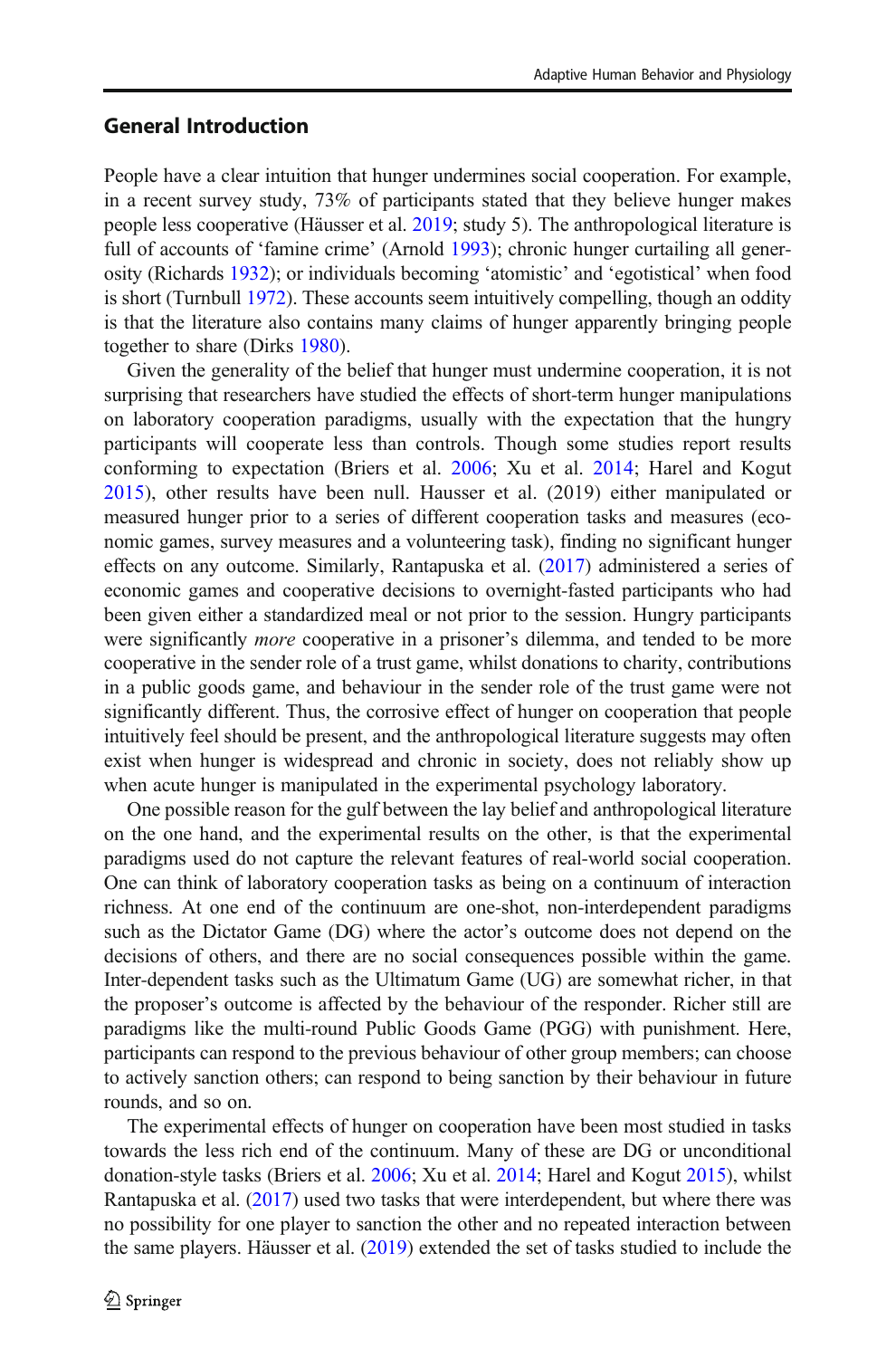Ultimatum Game. Here, the second player (the responder) has the possibility of sanctioning the first player (the proposer), by refusing a low offer even though this will be costly to themselves. However, even in the study by Häusser et al. ([2019](#page-20-0)), there was no repeated interaction between the same players, and hence no possibility of rich interpersonal dynamics.

Which kind of task is adequate for experimentally modelling the likely real-world effects of hunger on cooperation depends upon one's expectations about what mechanisms might underlie those effects. For example, if hunger has a strong direct negative effect on prosocial motivation, then a one-shot DG-style task should show it clearly. Current support for the existence of such a direct effect is weak (Häusser et al. [2019\)](#page-20-0). However, even in the absence of such a direct effect, there are other pathways by which hunger could cause the results of cooperative endeavours to turn out differently in the real world. For example, hungry people might have the same initial prosocial motivations as non-hungry people, but respond more negatively or less forgivingly to the behaviour of others. This possibility is supported by large literatures showing that hunger increases irritability (see Nettle [2017](#page-20-0)). This would suggest a more rapid 'race to the bottom' in complex cooperative tasks where the interactants are hungry, especially once at least one group member is not cooperating fully. On the other hand, Nettle [\(2019\)](#page-20-0) hypothesizes that, when hungry, people might switch to imitating others rather than extensive individual computation of costs and benefits, since such computation is metabolically expensive. This would predict that hungry groups would be more likely than non-hungry groups to converge on a shared norm. This norm need not necessarily be a non-cooperative one, however; it could be either cooperative or non-cooperative, depending on members' initial behaviour.

In real-world settings, cooperation may be sustained by punishment, namely interventions to impact others at cost to oneself. Punishment is thought to be important in maintaining human cooperation over time in realistic scenarios (Boyd and Richerson [1992;](#page-19-0) Fehr and Gächter [2002](#page-20-0)). Hungry people could use punishment differently. Here, previous findings would licence predictions in either direction. On the one hand, punishment can be seen as a form of aggression, and aggression is generally increased by hunger, or low blood glucose (DeWall et al. [2011](#page-19-0); Bushman et al. [2014](#page-19-0)). This suggests the prediction that there would be more punishment when people are hungry, and hence possibly more cooperation, though this would depend on whether the increased punishment under hunger was effectively directed at non-cooperators, or devolved into antisocial or revenge punishment (Raihani and Bshary [2019](#page-20-0)). On the other hand, recent studies have found that hunger reduces moral disapproval (Vicario et al. [2018\)](#page-21-0), and leads people to suggest more lenient punishments for moral violations (Kerry et al. [2019](#page-20-0)). The authors of these studies speculate that hunger down-regulates disgust, an emotion important in regulating food intake, but also in moral decisionmaking. These findings suggest that hungry people would punish less, again possibly leading to less cooperation.

In short, there are a number of pathways by which the outcomes of real-world cooperative endeavours might end up different when participants are hungry compared to not hungry. These pathways are generally not captured by the very simple cooperation tasks used in the experimental literature so far. Though these pathways could lead cooperation to break down under hunger, as the lay belief suggests, they could under certain circumstances lead to more cooperation when people are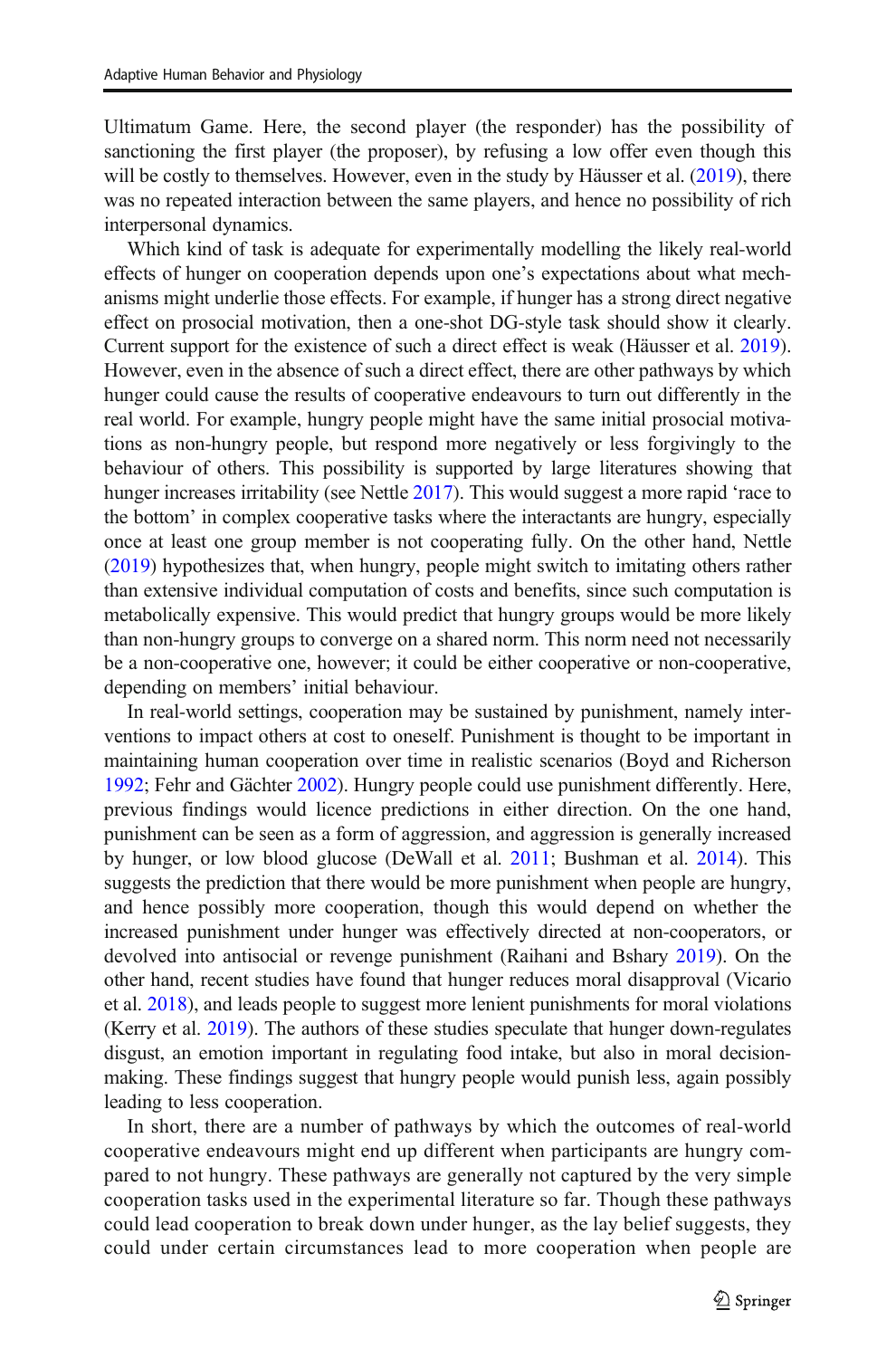hungry. Predictions are possible in either direction, and it is not clear a priori which pathway might be the most important.

In this paper, we report the results of two experiments in which we manipulated hunger and studied the effects on cooperative behaviour. Our overall aim was to extend the interactional richness of the experimental literature on hunger and cooperation, and hence explore the possibility of effects of hunger on cooperative behaviour that would not be detectable in a simple DG. In study 1, we introduced the possibility of punishment, of a kind, by using a UG (Guth et al. [1982\)](#page-20-0). At the time of conception, this was novel. However, in the interim, the paper by Häusser et al. [\(2019\)](#page-20-0) appeared, and so our experiment 1 became a replication of their study 2. In experiment 2, we used a multi-round PGG with punishment (Fehr and Gachter [2000\)](#page-20-0). This incorporates much richer behavioural possibilities than any previous paradigm.

Note that our two experiments differ from one another in multiple ways. The UG is usually considered a test of preference for fairness within dyads, whilst the PGG is thought of as a way of studying the factors affecting the ability of groups to maintain public goods. The UG of experiment 1 includes a possible sanction of the proposer by the responder, but this is not framed as punishment as such. Moreover, as there was only one round, there was no potential to change the other player's behaviour within the game. The two parameters that can be measured from the UG are the proposer's offer, which may reflect both their prosociality and their inferences about the likely behaviour of the responder; and the responder's minimum acceptable offer, which can be considered their preference for fairness or willingness to punish unfairness. By contrast, the PGG in experiment 2 allows separate measurement of the participant's initial offer (which might be a considered a simple measure of prosocial motivation), their response in later rounds to what others did in earlier ones, their propensity to punish, and their response to being punished. (Fehr and Gachter [2000](#page-20-0); Gunnthorsdottir et al. [2007](#page-20-0)). Hunger could have separate effects on any these, resulting in different evolution of group public goods over time.

We did not pre-register predictions for either experiment. Although we were driven by the standard hypothesis that hunger will lead to less cooperation, as we have discussed above, there are several variables where it is possible to make predictions for the effect of hunger in either direction. We therefore present the results as exploratory, and conclusions as suitably tentative. We also present a systematic comparison of the results of the two experiments, following the individual results presentations.

#### Experiment 1: Introduction

Experiment 1 was performed after experiment 2, but they are presented in this order for clarity of logic. Experiment 1 used a single-shot UG. In the UG, one participant proposes a split of a monetary endowment between themselves and another participant. The responder either accepts the split, in which case the money is paid, or rejects it, in which case both participants receive nothing. We, however, used the strategy method, whereby the responders specifies, for every possible offer the proposer might make, whether they would accept or reject. The income-maximising strategy for the responder is to accept any non-zero offer. The income-maximising strategy for the proposer is to propose the lowest offer likely to be acceptable to the responder. In practice, low but non-zero offers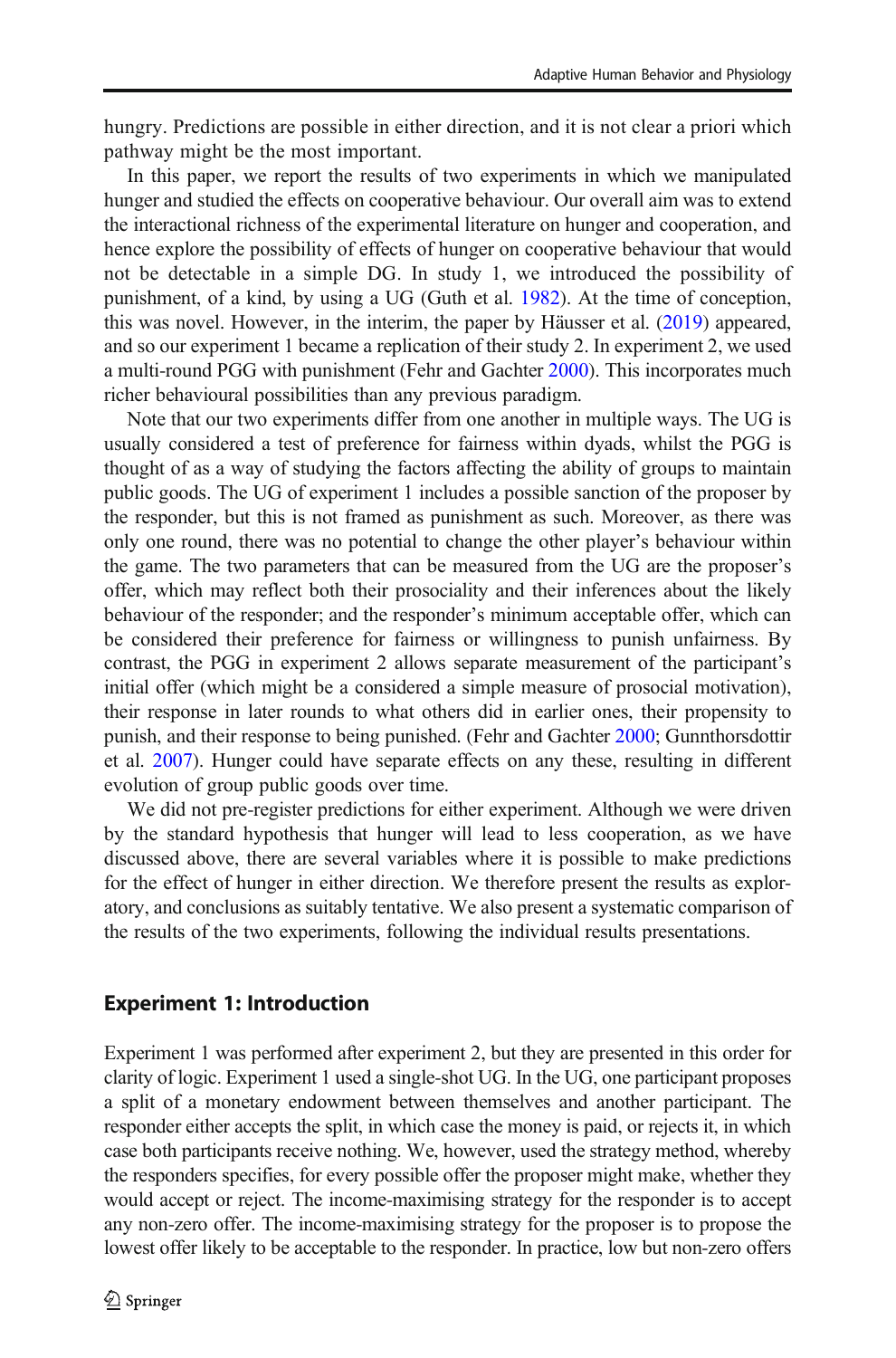are typically rejected, and responders offer more than they would need to have their offers accepted (Oosterbeek et al. [2004](#page-20-0); Tisserand et al. [2015\)](#page-21-0). Hausser et al. ([2019](#page-20-0); study 2) randomly assigned overnight-fasted participants to either complete the UG hungry, or receive food first. They found no significant hunger effect for either role.

We manipulated hunger by asking participants to either skip breakfast on the day of the experimental session, or to eat breakfast as usual. We have used this manipulation before, and shown it to be effective in producing differences in impulsivity as well as self-reported hunger (Allen and Nettle [2019\)](#page-19-0). All players completed UGs both as proposer and responder, and we report the effects of the no-breakfast manipulation on both decisions. As we did not pre-register predictions, and were unaware of the results of Hausser et al. (2019; study 2) when we performed the study, we present our analyses as exploratory.

In addition to the main measures, we collected data on participants' latency to decide, and also a cognitive reflection test (CRT). This is a widely used measure of deliberate versus intuitive decision-making. In many of the cooperation tasks used by psychologists and behavioural economists, a quick, intuitive decision tends to favour more cooperation, since participants then use simple heuristics derived from real-life social encounters (Rand [2016\)](#page-20-0). It is participants who deliberate more extensively about the specific payoff structure of the game who realise that cooperation is not the incomemaximising strategy. Hungry participants tend to use faster or more intuitive styles of decision-making (Orquin and Kurzban [2016\)](#page-20-0). Thus, as Rantapuska et al. ([2017](#page-20-0)) point out, we might expect hungry participants to be *more* cooperative, through deliberating less. If this were the case, we should be able to detect experimental effects on decision latency and cognitive reflection, and associations between decision latency and cognitive reflection and cooperative decisions in the UG.

# **Methods**

#### **Participants**

We recruited 106 participants from registers held at Newcastle University (66 male, 40 female). Participants were mostly students. Due to use of genuine randomization to assign participants to conditions, our experimental groups were not equal in size (breakfast, 60; no-breakfast 46). A compromise power analysis using GPower (Faul et al. [2007\)](#page-20-0) indicated that these group sizes would give us 77% power to detect a medium-sized  $(d = 0.5)$  simple experimental effect. All participants gave written informed consent to participate. Participants attended singly and made their decisions at a computer with the experimenter withdrawing. They received a £5 gift voucher as a show-up fee, in addition to whatever money they took away from the UG. The experiment was approved by the Faculty of Medical Sciences ethics committee, Newcastle University.

#### Ultimatum Game

Each participant completed both the proposer and responder role of the UG, with the order counterbalanced. Game rules were fully explained prior to the first role, and the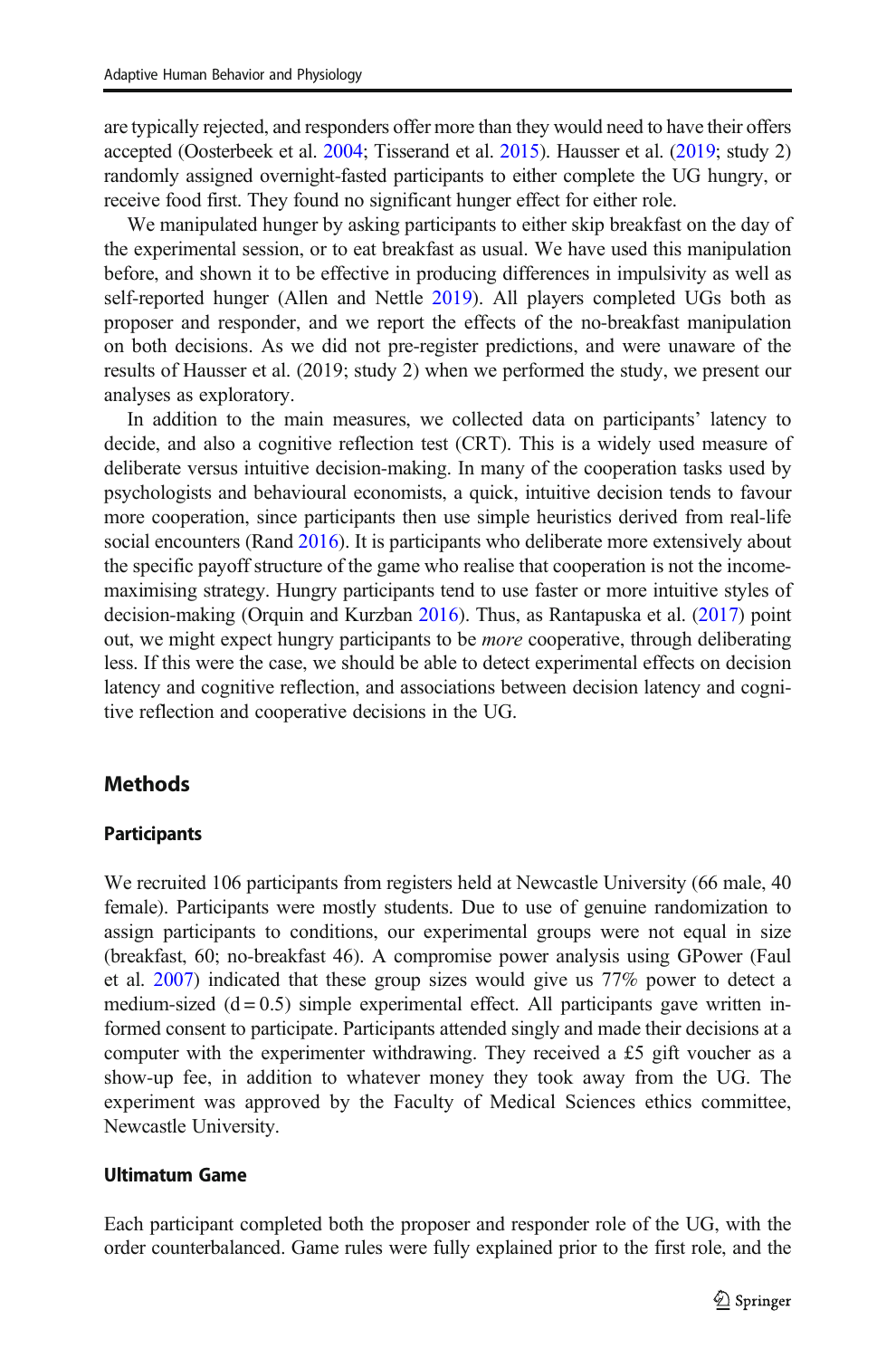participant was given a chance to ask questions. The decisions of the previous participant were used to decide game outcome. Information on the other player's decisions was not provided until both proposer and responder decisions had been made. At the end of the session, money from one of the two roles was paid out according to game decisions, a visible coin toss deciding which one.

For the proposer role, the participant chose an amount to offer by moving a bar on a computer screen anywhere from £0 to £10 in increments of £0.50. The responder role used the strategy method: participants were provided with a list of all the 21 possible offers the proposer might make, and indicated which ones they would accept. From this, we calculated the participant's minimum acceptable offer.

# Cognitive Reflection Test

Participants completed a version of the CRT after completing the UG. We used an 8-item test, using the original three items introduced by Frederick [\(2005](#page-20-0)), four further items from the expanded version of the test (Toplak et al. [2014](#page-21-0)), and an additional item featured in Trouche, Sander and Mercier ([2014](#page-21-0)). Each item consists of a question (e.g. 'If it takes 5 machines 5 minutes to make 5 widgets, how long would it take 100 machines to make 100 widgets?') with intuitively obvious but wrong answers (e.g. 100 min), and a correct answer (5 min) that requires more deliberation. The score is the number of correct items, which should reflect the degree of deliberation an individual is using.

## No-Breakfast Manipulation

Participants were invited to take part in the study via email. This email instructed them to either eat as normal, or refrain from eating, breakfast on the morning of the session. Self-reported compliance was collected in an initial questionnaire, as was self-reported hunger on a ten-point scale.

## Data Analysis

Data were analysed using general linear models in R (R Core Development Team [2018\)](#page-20-0). Our main outcome variables were the proposer amount offered, and the responder minimum acceptable offer. Secondary variables were the latency to decide in both roles, and scores on the CRT. Experimental effects were primarily analysed on an intention to treat basis. That is, we used as our explanatory variable the condition to which the participant was assigned. However, since compliance with the instructions was not perfect (see Results), we also reran all analyses using self-rated hunger as the explanatory variable; none of the results reported below was affected. Decision latencies were log-transformed.

# **Results**

# Manipulation Checks

Of the participants assigned to the breakfast condition, 75% reported that they had in fact eaten breakfast. Of those assigned to the no-breakfast condition,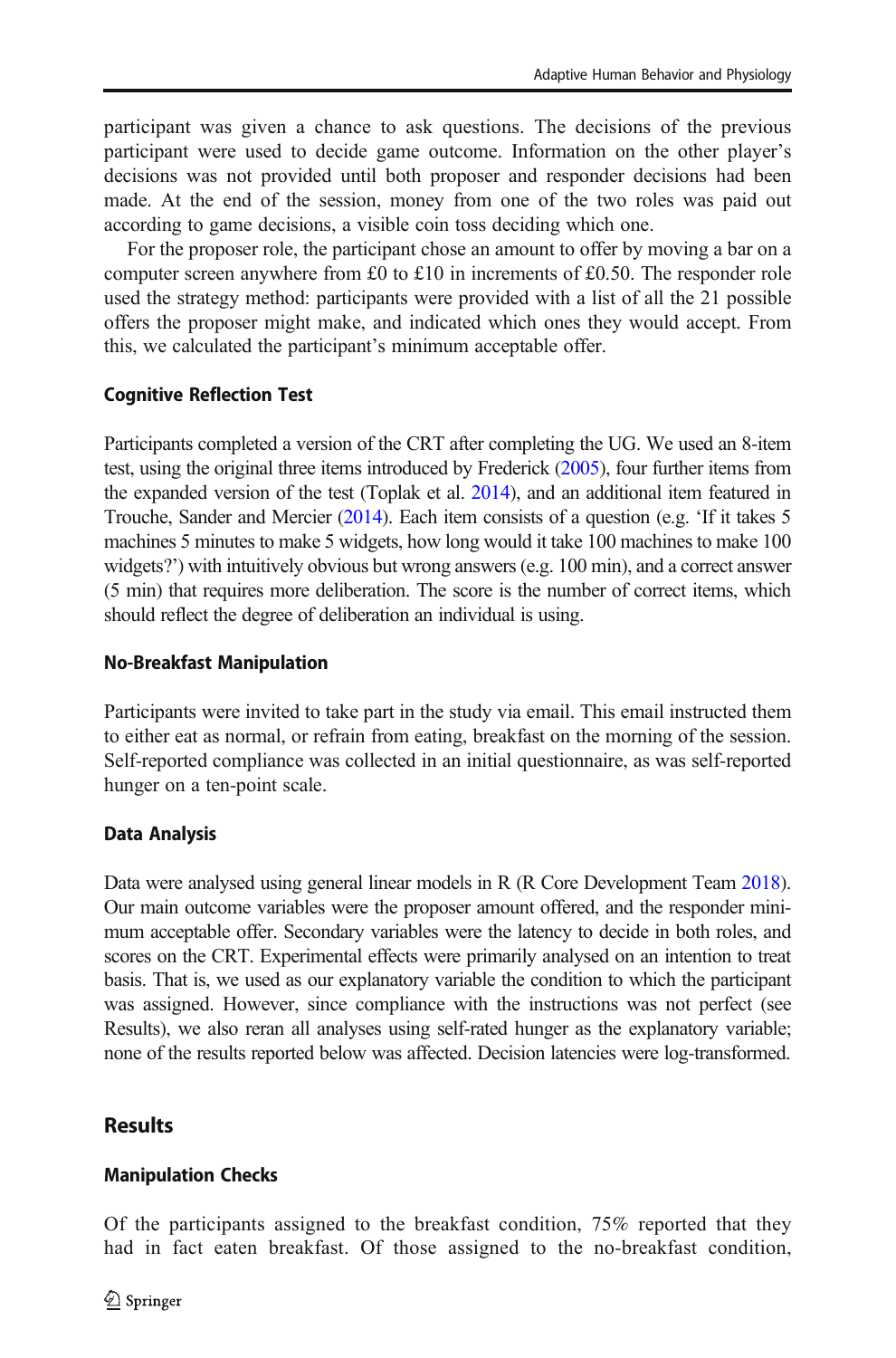<span id="page-6-0"></span>95.7% reported that they had in fact skipped breakfast. Participants in the nobreakfast condition reported being significantly hungrier (mean 6.13, s.d. 2.06) than those in the breakfast condition (mean 3.23, s.d. 2.29,  $t = 6.73$ ,  $p < 0.001$ ,  $d = 1.33$ ). There were no significant differences in amount offered or minimum acceptable offer according to the order the two UG roles were played in (amount offered: first, 4.82, s.d. 1.87; second, 4.84, s.d. 1.29;  $t = 0.06$ ,  $p =$ 0.95,  $d = 0.01$ ; minimum acceptable offer: first, 3.50, s.d. 1.57; second, 3.32, s.d. 1.61;  $t = 0.57$ ,  $p = 0.57$ ,  $d = 0.11$ ). There was a marginally non-significant, weak negative correlation between participants' proposed amounts and their minimum acceptable offers  $(r = -0.18, p = 0.06)$ .

#### Experimental Effects: Proposer Role

There was no significant effect of condition on amount offered in the proposer role  $(B = 0.11, s.e. 0.32, t = 0.33, p = 0.740)$ , though the mean was slightly higher for the nobreakfast condition (breakfast: 4.78, s.d. 1.33; no breakfast: 4.89, s.d. 2.01). The distribution of offers was dominated by a mode of £5 (i.e.  $50\%$  of the stake; Fig. 1a). This constituted 42% of all offers. Dividing offers dichotomously into those of 50% of the stake or more, and those less than 50% of the stake, the association of offer type with condition was not significant ( $\chi^2$  = 0.85, p = 0.36). Amongst breakfast participants, 57% offered 50% of the stake or more; amongst no-breakfast participants, 67% did.

#### Experimental Effects: Responder Role

There was no significant difference in minimum acceptable offer by condition  $(B =$ 0.32, s.e. 0.32,  $t = 1.02$ ,  $p = 0.31$ ). The mean minimum acceptable offer was slightly higher for the no-breakfast condition (breakfast: 3.26, s.d. 1.53; no breakfast: 3.58, s.d. 1.66). This was driven by a non-significant trend for more responders to demand fully 50% of the stake in the no breakfast condition (35% of responders in no breakfast condition; 20% in breakfast condition;  $\chi^2 = 2.22$ ,  $p = 0.14$ ; Fig. 1b).



Fig. 1 Experiment 1 results. a Distribution of amounts proposed in the UG, by experimental condition. b Distribution of minimum acceptable offers, by experimental condition.  $N = 106$  (60 in the breakfast condition, 46 in the no-breakfast condition)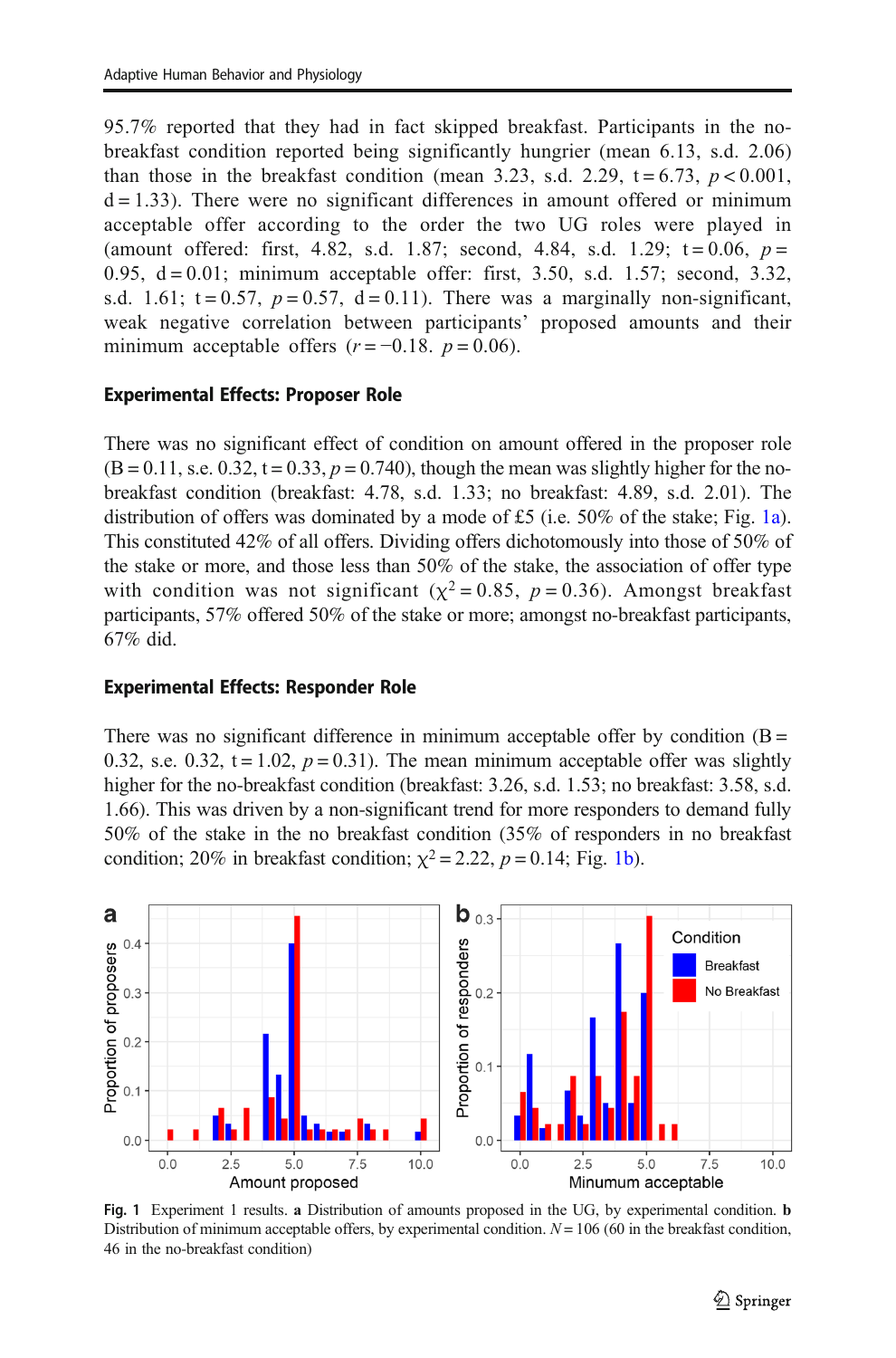#### Decision Latency

There was no effect of condition on decision latency in either the proposer role (breakfast: 3.26 log seconds, s.d. 0.57; no breakfast: 3.24, s.d. 0.44; t = −0.18,  $p =$ 0.86), or the responder role (breakfast: 4.21, s.d. 0.45; no breakfast: 4.28, s.d. 0.47;  $t =$  $-0.75$ ,  $p = 0.45$ ). In the proposer role, there was a significant though weak positive correlation between decision latency and amount proposed  $(r = 0.21, p = 0.03)$ . In the responder role, the association between decision latency and minimum acceptable amount was not significantly different from zero ( $r = 0.02$ ,  $p = 0.85$ ).

### Cognitive Reflection Test

The effect of condition on number of CRT questions correct was not significant (breakfast: 3.73, s.d. 2.07; no breakfast: 3.26, s.d. 2.00; t =  $-1.18$ ,  $p = 0.24$ ). Moreover, the no-breakfast participants did not spend any less time on the CRT questions than the breakfast participants did (breakfast:  $6.05$ , s.d.  $0.46$ ; no breakfast:  $6.13$ , s.d.  $0.45$ ;  $t =$ 0.97,  $p = 0.33$ ). Number of CRT questions correct was not significantly associated with amount offered in the proposer role ( $r = 0.05$ ,  $p = 0.65$ ), or minimum acceptable offer in the responder role (r =  $-$  0.15,  $p = 0.13$ ).

# Experiment 1 Discussion

Using a one-shot UG, we found no clear evidence that skipping breakfast had any effect on either the amount proposed or the minimum acceptable offer. Thus, we reproduce the null results of a similar recent study (Häusser et al. [2019](#page-20-0); study 2). There was considerable variation in behaviour in both roles (Fig. [1\)](#page-6-0). Although the modal amount offered was £5.00, only a minority of participants chose this offer. Moreover, the no-breakfast manipulation was effective in increasing self-rated hunger. Thus, the experimental manipulation was effective, and there was variability in the outcome, so there was scope for detecting a hunger effect if one exists.

As well as the non-significant experimental effects on the main outcomes, we did not find a number of other relationships that we might have expected. If hunger causes people to adopt a more intuitive, heuristic approach to social decision making, then we expected it to make decision latencies faster, and scores on the CRT lower. The experimental treatment had neither of these effects. Moreover, there were no relationships between CRT score and UG behaviour. The amount offered as proposer actually increased slightly with increasing time taken to decide. This is the opposite to the prediction stated in Rand ([2016](#page-20-0)), namely that in this one-shot game, more deliberation should be associated with lower offers. However, we would note that the UG has a structural ambiguity. Although the behaviour of the proposer is often interpreted as representing prosocial motivation, it could also be affected by risk aversion. To offer less, given uncertainty about the behaviour of the responder, is to risk coming away with nothing. More deliberation may have led proposers to appreciate the greater riskiness of making a low offer. Rand's [\(2016\)](#page-20-0) prediction appears about deliberation leading to low offers seems better applicable to the simpler DG, where offering less entails no risk.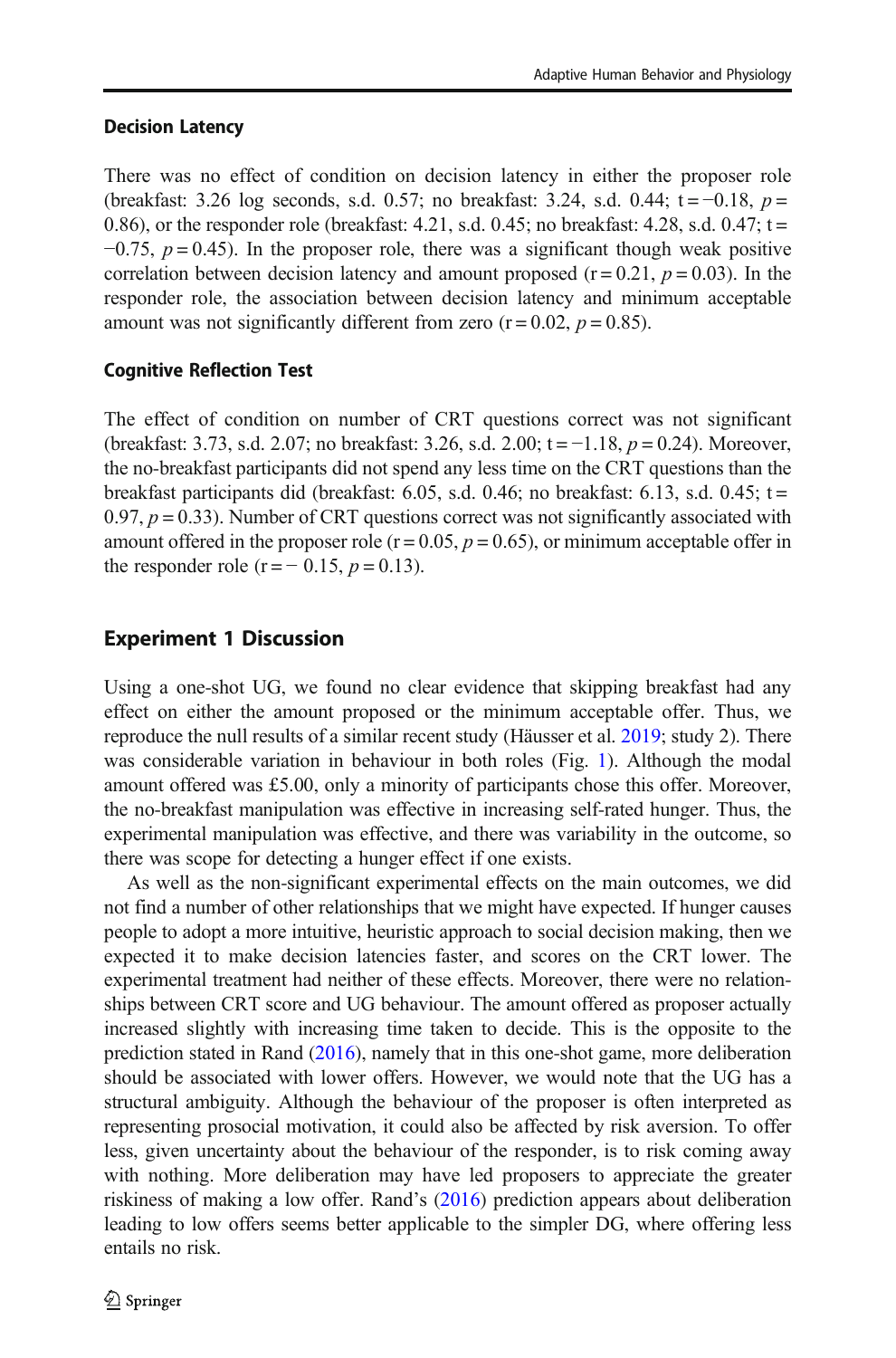In summary, a simple one-shot UG here revealed no significant effects of breakfastskipping on either the amount offered to another party, or the minimum acceptable offer. As stated in the General Introduction, though, there may be more potentially for revealing effects of hunger on cooperation using a task with repeated interactions between the same individuals over time.

# Experiment 2: Introduction

Experiment 2 replicated the classic PGG study of Fehr and Gachter ([2000](#page-20-0)), with an additional experimental manipulation of hunger. Participants, in groups of four, played a sequence of ten rounds of a PGG with no possibility of punishment, and ten rounds where they have the option to sanction one another on the basis of contributions to the central pot. Experimental sessions were conducted in the morning, and, as for experiment 1, the experimental manipulation was the instruction to either breakfast as usual (breakfast condition), or skip breakfast (no breakfast condition). The canonical finding in PGG experiments of this type is that, in the no-punishment game, contributions to the central pot are in the vicinity of 50% of endowment in the first round, but successively reduce over the rounds, approaching zero in many groups by ten rounds. By contrast, in the punishment game, contributions are stable and may even increase over the course of the rounds.

The data from experiment 2 allow separate estimation of the effects of hunger on a number of different variables, all within the same dataset. These include: the contribution in the first round of the no-punishment game; the magnitude of players' responses in subsequent rounds to what others had done the round before; the propensity to punish others; and the response to being punished. As we outlined in the General Introduction, there are reasons for expecting that hunger could influence several of these variables, but in some cases predictions could plausibly be made in either direction. We did not preregister predictions and present the results below as exploratory.

# **Methods**

#### **Participants**

A total of 264 participants were recruited from registers held at Newcastle University (132 in sample 1, 132 in sample 2; 147 female and 117 male). Participants were mostly students. The two samples did not overlap. Participants were paid a £2 participation fee, and in addition, credits accumulated in the PGG were converted to cash at the rate of  $\pounds 1$ per 50 credits. Game earnings averaged 394 credits (i.e. £7.88). All participants gave written informed consent to participate. The experiment was approved by the Faculty of Medical Sciences ethics committee, Newcastle University.

#### Public Goods Game

A four-player multi-round PGG, with both a punishment and no-punishment version, was implemented in oTree (Chen et al. [2016](#page-19-0)). Participants completed the game on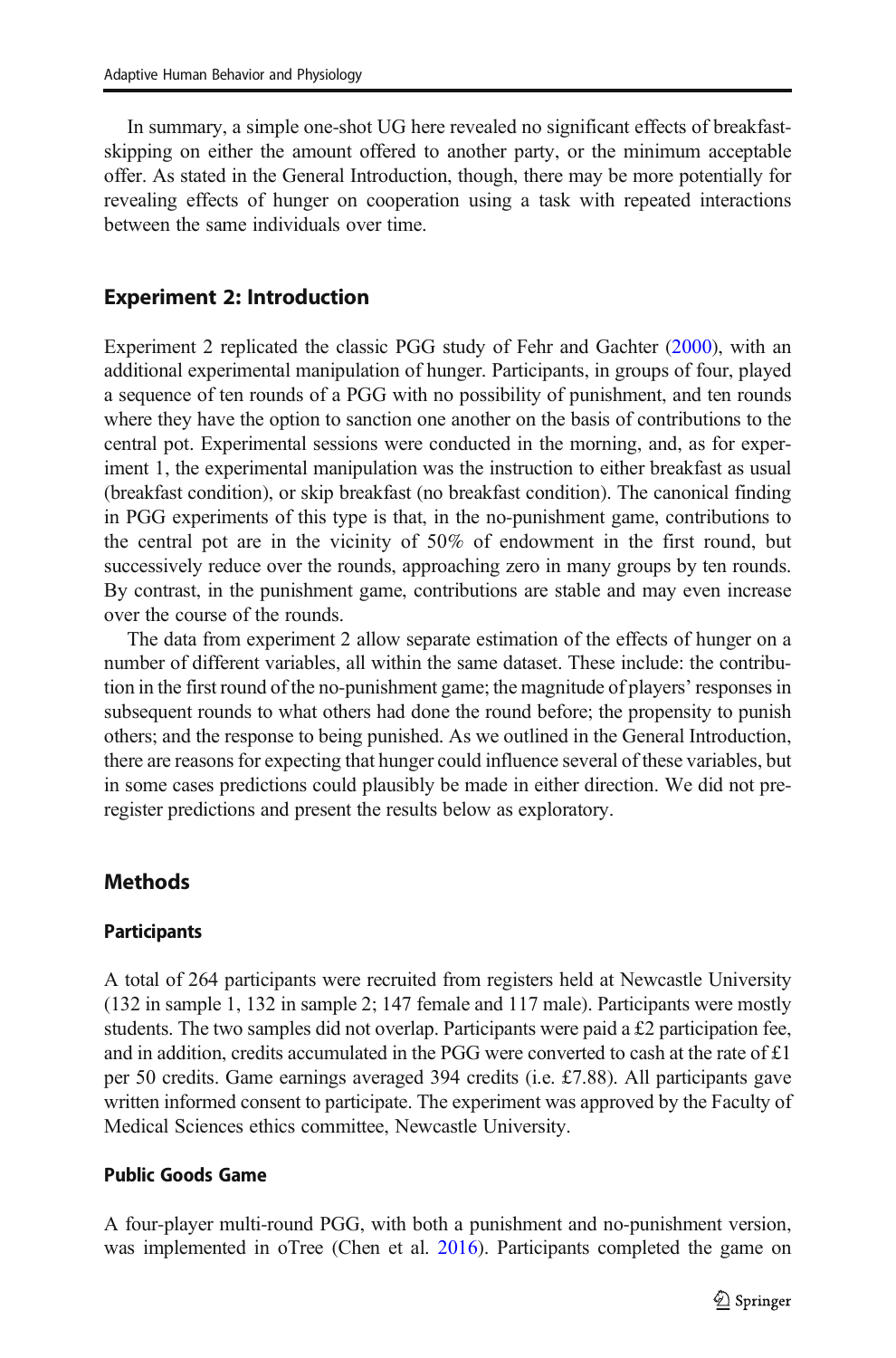networked computers in a room with 36 individual desks with separation screens. At least 8 participants were present per session and participants did not know which others were members of their game group. Within each round, each player was given an initial endowment of 20 credits, and had to decide how much, if any, to allocate to a central pot. Allocations to the central pot were multiplied by 1.4, and the pot was divided equally between the four group members. In the punishment version of the game, following decisions about how much to contribute to the central pot, which were known to all players, participants could elect to use their credits to reduce the earnings of other group members. Each credit used for this purpose decreased the income of the selected individual by 10% for the round, to a minimum of zero. Credits were accumulated across rounds for final conversion into cash. Participants completed 10 rounds of the no-punishment game, and 10 rounds of the punishment game, with the order of the two game versions counterbalanced. Group composition remained the same for all 20 rounds.

All game information was explicitly presented in initial on-screen instructions. Prior to the first round, participants completed three multiple-choice questions to demonstrate understanding of game rules for the payoffs from the common fund, and an additional two in the punishment game to demonstrate an understanding of how punishment worked. Comprehension questions used a multiple-choice response format. On completion of the final round, participants remained at their desks and were brought a sealed envelope containing the conversion of their accumulated credits to cash.

## No-Breakfast Manipulation

Participants were invited to take part in the study via email, one to three days before the session. This email instructed them to either eat as normal, or refrain from eating, breakfast on the morning of the session. Self-reported compliance was collected in an initial questionnaire, as was self-reported hunger on a ten-point scale. The experimental treatment was randomised on a session level: that is, all participants on a given day, and therefore all members of each game group, were in either the breakfast or no-breakfast condition.

## Data Analysis

The primary outcome measures were contribution to the central pot  $(0-20)$ , and punishment allocated (punishment game only). Latency to make each decision (seconds, from the decision screen appearing to the participant entering their choice) was also recorded, and we used this as an ancillary outcome measure. Due to a server problem, latency data were only available for 220 of the 264 participants (88 of sample 1, all 132 of sample 2). Experimental effects were analysed on an intention-to-treat basis. That is, the independent variable was the treatment the participant had been assigned to, rather than whether they had in fact eaten breakfast or not.

Data were analysed in R (R Core Development Team [2018\)](#page-20-0) using general linear and, where appropriate, linear mixed and generalized linear mixed models to take account of the structure of the data (repeated rounds within participant, and participants clustered in groups). Linear mixed models were fitted using maximum likelihood estimation. Significance tests for parameters in mixed models used Satterthwaite's method via R package 'lmerTest'.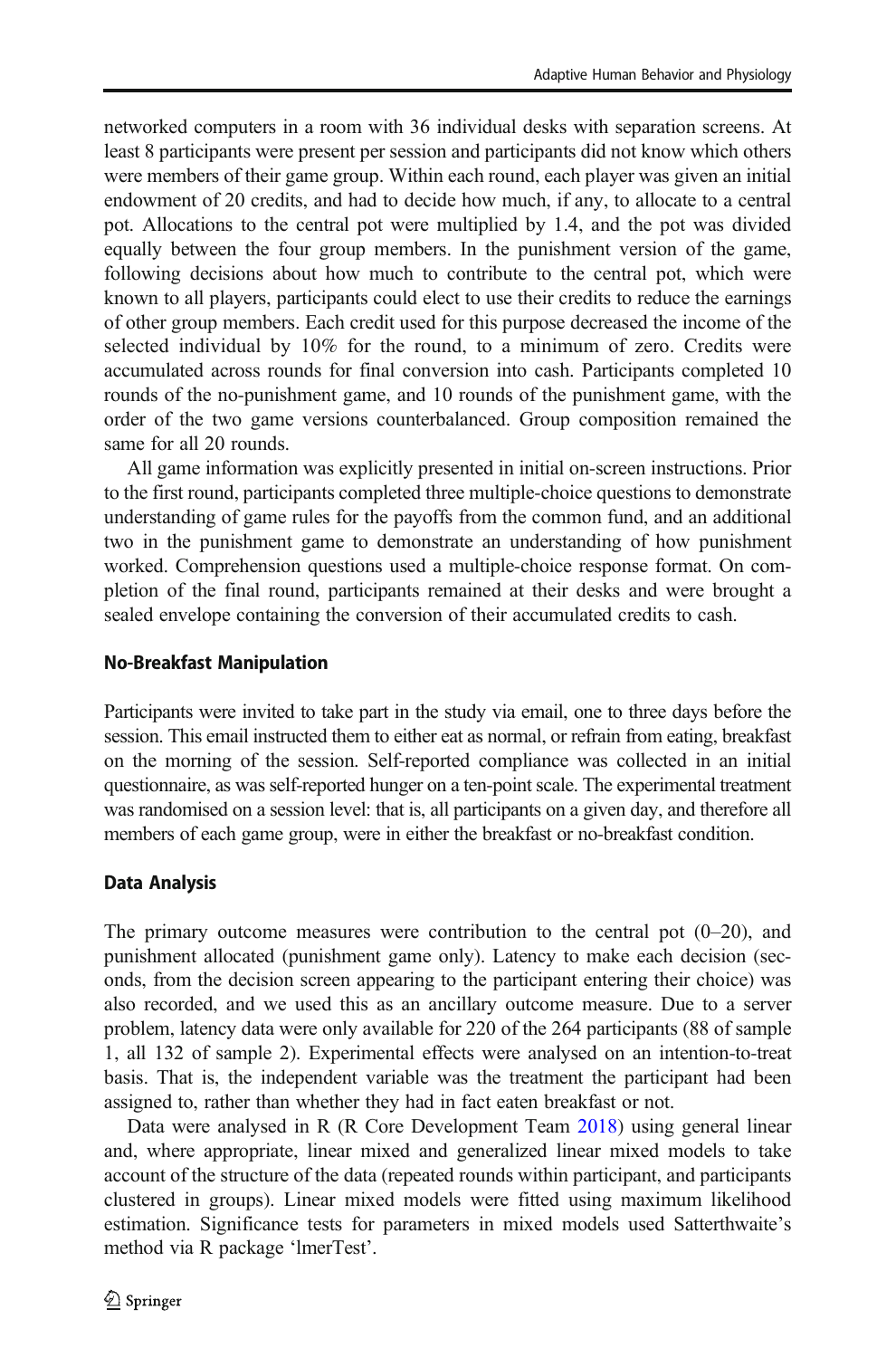We first fitted a simple model of the overall pattern of contributions (model 1; full output for all models is shown in Appendix Table A1). The a priori fixed predictors were: game (punishment vs. no punishment) and number of previous rounds (0–9. We expected, based on previous literature, an interaction between game and number of previous rounds, with contributions declining over the rounds in the no punishment game, but not the punishment game. We included experimental condition and all its interactions (with round and game) in our model 1. Since our aims were exploratory, we had open predictions about whether experimental effects would appear in the main effect or interaction terms, and about their direction.

We followed up the global results of model 1 with more detailed analyses of each game. For the no-punishment game, we modelled the effect of condition on amount contributed in the first round (model 2). We then fitted a model on the data from round 2 onwards, with contribution as the outcome variable, and as predictors the participant's contribution in the previous round, the average contribution of the other group members in the previous round, condition, and the interaction of condition with the average contribution of other players (model 3). For the punishment game, we modelled the decision to punish in relation to condition and the contributions offered by other group members (model 4). The decision to punish was treated as binary (punish at least one group member vs. not punish), and hence used a generalized linear mixed model with binomial error structure. Finally, we modelled the response to punishment (model 5). Here, the outcome variable was contribution, and the predictors were the participant's contribution in the previous round, whether they were punished in the previous round, condition, and all interactions of these predictors.

In ancillary analyses, we also examined latency to decide for both contributions and (in the punishment game) punishment (models 6 and 7). Latencies to decide were logged for analysis.

## **Results**

#### Manipulation Checks

Of the participants assigned to the breakfast condition, 84.6% reported at the experimental session that they had in fact eaten breakfast. Of those assigned to the no-breakfast condition, 99.2% reported that they had in fact skipped. Participants in the no-breakfast condition reported being significantly hungrier (mean 5.59, s.d. 2.18) than those in the breakfast condition (mean 3.12, s.d. 2.18; t = 9.16,  $p < 0.001$ , d = 1.13). At the group level, 31 groups in the nobreakfast condition contained four members who had not had breakfast, and one group contained three who had not and one who had. In the breakfast condition, 18 groups contained four participants who had had breakfast; 12 groups contained three; three groups contained two; and one group contained one. Repeating the analyses reported below but using the number of participants in the group who had actually had breakfast produces essentially the same results.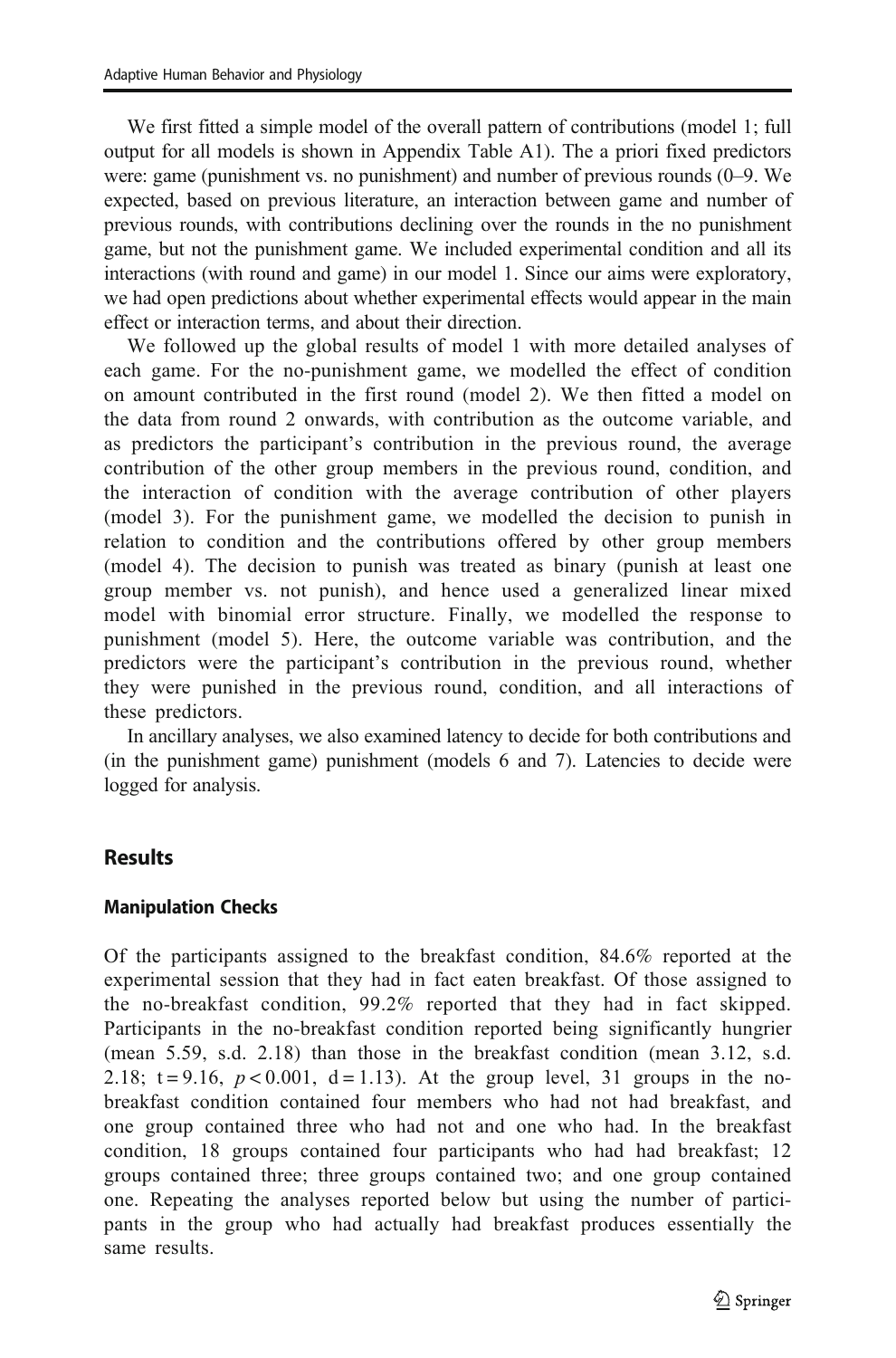### Game Comprehension Questions

Comprehension questions were not all answered correctly (mean central pot questions: 4.21 out of 6, s.d. 1.67; mean punishment questions: 1.32 out of 2, s.d. 0.79). The number of central pot questions correct predicted contributions: those who answered more questions correctly contributed less (linear mixed model with game, number of previous rounds and number of central pot questions correct as predictors:  $B = -0.31$ , s.e. 0.11, t =  $-2.97$ ,  $p = 0.003$ ). Likewise, those who answered more punishment questions correctly were less likely to punish (generalized linear mixed model with mean contribution of others plus punishment questions correct:  $B = -0.44$ , s.e. 0.11,  $z = -3.80, p < 0.001$ ).

However, comprehension questions correct did not differ significantly by condition (central pot: breakfast: 4.18, s.d. 1.72; no breakfast: 4.24, s.d. 1.62;  $t = -0.32$ ,  $p = 0.749$ , d = −0.04; punishment: breakfast: 1.27, s.d. 0.76; no breakfast: 1.37, s.d. 0.81; t =  $-0.98$ ,  $p = 0.329$ , d =  $-0.13$ . None of the results reported below for experimental condition is affected by the inclusion of number of comprehension questions correct as an additional predictor variable.

## Overall Patterns of Contribution

The overall pattern of contributions, in relation to game, condition, and round, was as shown in Fig. [2a](#page-12-0). The expected basic pattern – contributions declining over the rounds in the no-punishment game, but not in the punishment game, was clearly seen. In our model of the overall pattern of contributions (Appendix Table [1](#page-18-0), model 1), there was a significant main effect of condition  $(B = 1.96, \text{ s.e. } 0.90, \text{ t} = 2.17, p = 0.033)$ . This suggests that participants in the no-breakfast groups contributed more in the first round of the no-punishment game than those in the breakfast group. The interaction between number of previous rounds and condition was not significant (B =  $-0.12$ , s.e. 0.07, t =  $-1.76$ ,  $p = 0.079$ ). However, there was a significant interaction between game and condition (B =  $-1.42$ , s.e. 0.52, t =  $-2.75$ , p = 0.006). This suggests that the possibility of punishment was less effective in increasing contributions in the no-breakfast groups than the breakfast groups. This is evident in Fig. [2a](#page-12-0): the gap between the punishment and no-punishment lines is smaller for the no-breakfast groups than the breakfast groups. The three-way game by condition by number of previous rounds interaction was marginally non-significant (B = 0.18, s.e. 0.10,  $p = 0.07$ ).

## Detailed Analyses: No-Punishment Game

For the data from the no-punishment game, we first modelled condition effects on contributions in the first round (model 2). First-round contributions were significantly higher in the no-breakfast groups (mean 10.20, s.d. 5.79) than the breakfast groups (mean 8.26, s.d. 6.06;  $B = 1.94$ , s.e. 0.73,  $t = 2.66$ ,  $p = 0.008$ ; Fig. [2b](#page-12-0)). When then modelled, for subsequent rounds, how a participant's contribution was affected by the mean contribution of other group members in the previous round, condition, and their interaction (model 3). There was a significant interaction between condition and the lagged contribution of other group members  $(B = 0.14, s.e. 0.05, t = 2.70, p = 0.007)$ . Participants in the no-breakfast groups were more strongly influenced than those in the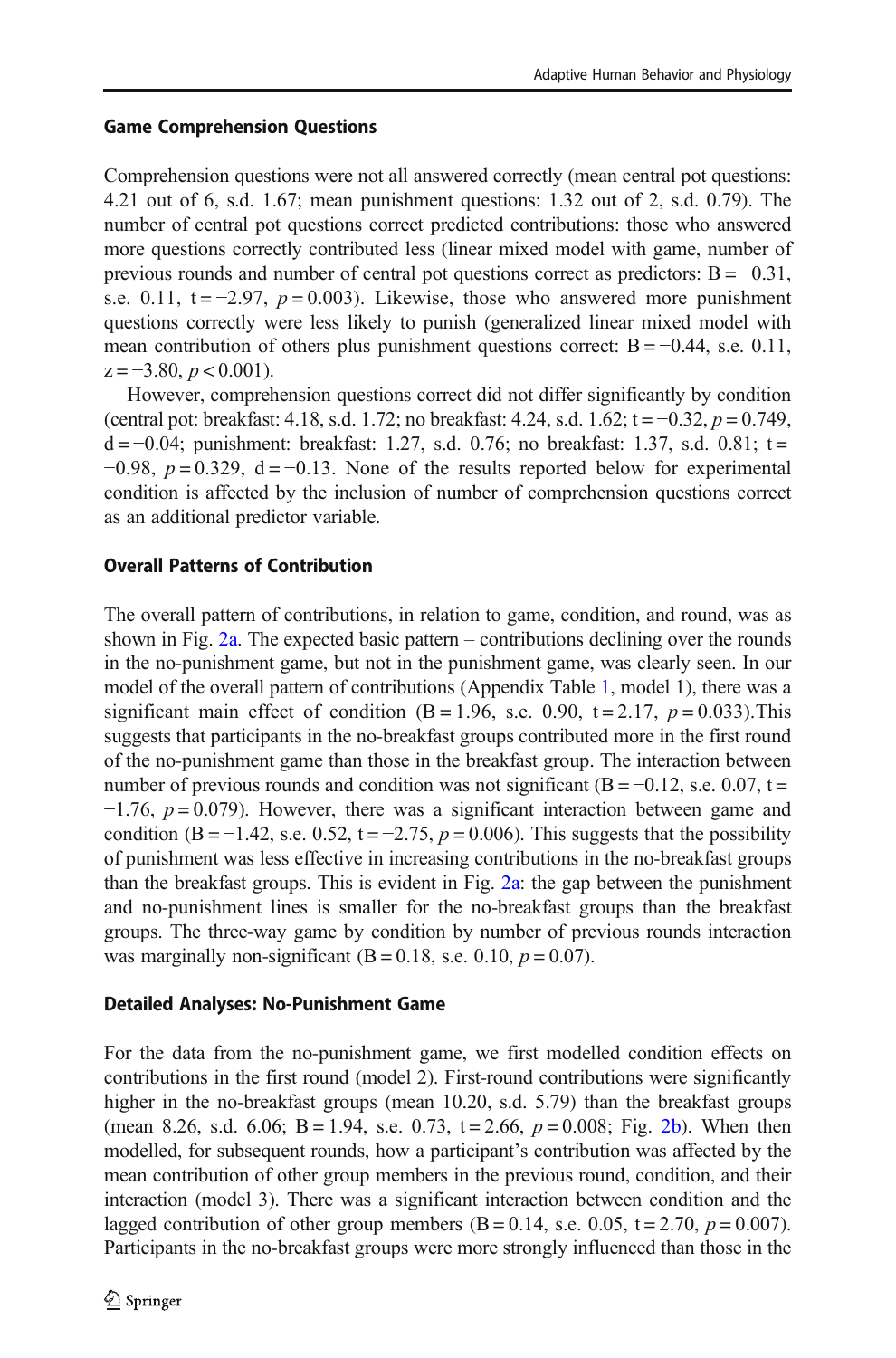<span id="page-12-0"></span>

Fig. 2 Experimental effects in experiment 2. a Mean contribution per round, by game (solid lines: no punishment; dotted lines: punishment) and condition (blue: breakfast; red: no breakfast). Errors represent one between-group standard error. b Mean contribution on first round of no-punishment game, by condition. Error bars represent one standard error. c Individual contribution in relation to the mean contribution of other group members in the previous round, non-initial rounds of no-punishment game, by condition (blue: breakfast; red: no breakfast). The dotted line would represent perfectly matching contributions to the previous group mean. Lines represent linear fits from the data, and shading, 95% confidence intervals. d Probability of punishing by mean contribution of other group members, and condition (blue: breakfast; red: no breakfast), punishment game

breakfast groups by the previous-round contributions of other group members, contributing less when others had contributed less, but more when others had contributed more (Fig. 2c).

#### Detailed Analyses: Punishment Game

For the punishment game, we examined the decision to punish other group members in relation to the contributions offered, condition and their interaction (model 4). There was a significant interaction between condition and the contributions made by others  $(B = -0.52, s.e. 0.16, z = -3.14, p = 0.002)$ . Participants in the no-breakfast groups were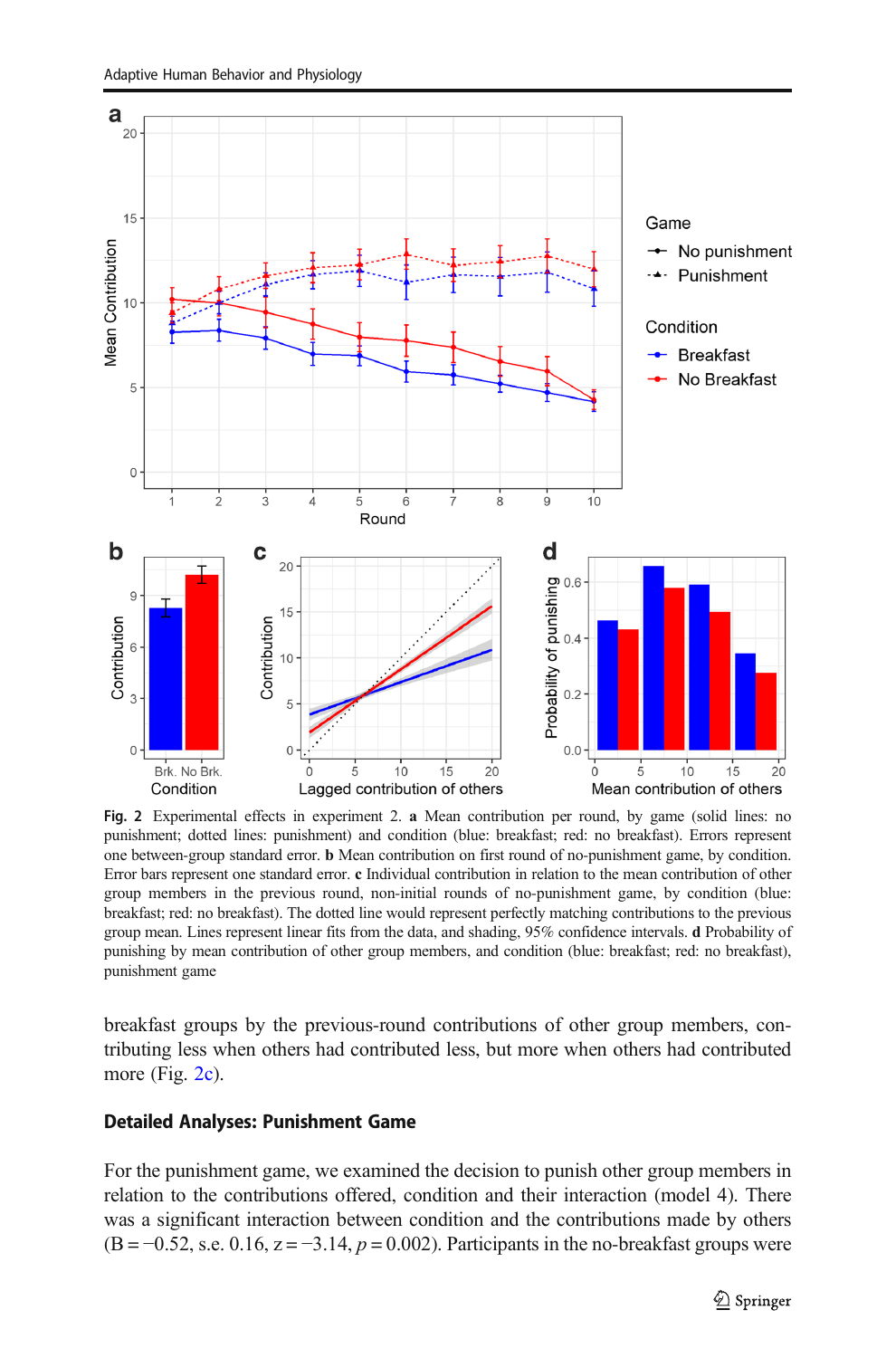less likely to punish, especially when the contribution levels were high (Fig. [2d\)](#page-12-0). Overall, in the breakfast groups, participants chose to punish at least one other group member on 717 of 1360 possible occasions (52.7%). In the no-breakfast group, they chose to punish on 575 of 1280 possible occasions (44.9%;  $\chi^2 = 15.74$ ,  $p < 0.001$ ). Finally, we examined the response to being punished, in terms of contribution the next round (model 5). There was a significant interaction between own previous-round contribution and being punished  $(B = 0.17, s.e. 0.05, t = -3.35, p < 0.001$ ; people who made high contributions and got punished reduced them, whilst those who made low contributions and were punished increased them). However, none of the effects involving condition was significant. Thus, there was no evidence that people in the nobreakfast groups responded any differently to being punished.

#### Effects of Condition on Decision Latency

We examined, for the subset of participants where latency data were available, the latency to decide how much to contribute, in relation to number of previous rounds, game and condition (model 6; Fig. 3). There was a significant main effect of condition  $(B = -0.21)$ , s.e. 0.06,  $t = -3.62$ ,  $p < 0.001$ ). There was also a significant interaction between game and condition (B = 0.30, s.e. 0.07,  $t = 4.52$ ,  $p < 0.001$ ); a shorter average decision latency for no-breakfast participants was seen in the no-punishment game (breakfast: mean 10.60 s, s.d. 30.4; no breakfast: mean 7.40 s, s.d. 7.99), but not the punishment game (breakfast: mean 9.34 s, s.d. 11.60; no-breakfast: mean 10.10, s.d. 12.00).

The effect of condition on decision latency in the first round of the nopunishment game did not mediate the effect of condition on contributions, since there was only a negligible correlation between decision latency and amount contributed (r =  $-0.06$ , p = 0.379).

We also examined, for the punishment game, the latency to decide whether to punish other group members or not (model 7). Neither the main effect of condition, nor its interaction with number of previous rounds, was a significant predictor.



Fig. 3 Latency to decide on how much to contribute by round, game and condition, experiment 2. Shown are means and between-group standard errors of the group mean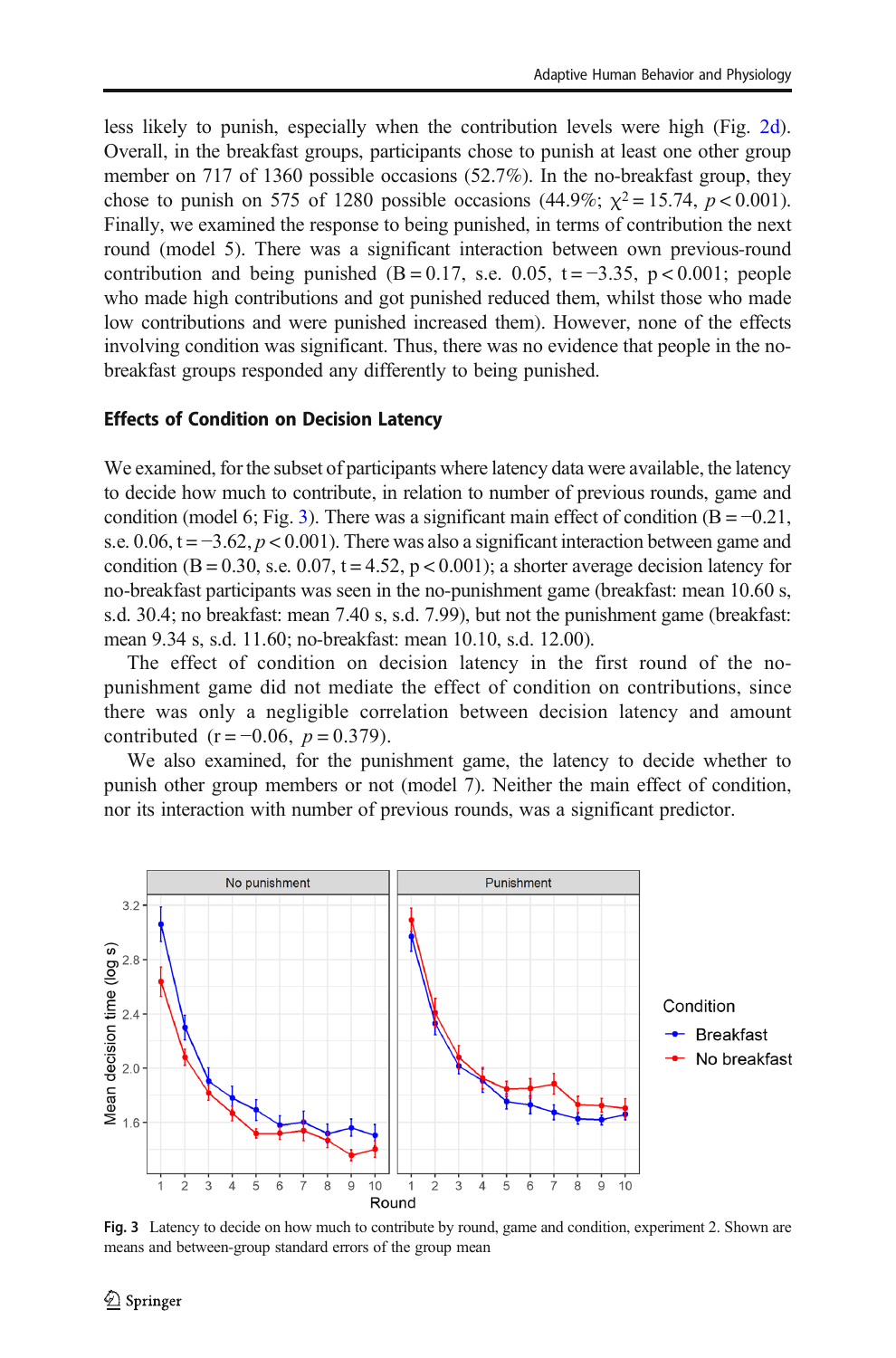# **Discussion**

In experiment 2, we found that a breakfast-skipping manipulation affected behaviour in a multi-round PGG with and without the possibility of punishment. The overall pattern of group contributions over time was subtly, though statistically significantly, different between the two conditions. More detailed analysis showed that participants' decision-making processes differed in multiple ways that cannot be neatly summarised as hungry people being 'more' or 'less' cooperative overall. In the no-punishment game, participants who had skipped breakfast started out by contributing significantly more in the first round. Thereafter, the no-breakfast participants were somewhat more influenced by the contributions of the other group members in the previous round than the breakfast participants were. Specifically, the no-breakfast participants came closer to matching what their group-mates had on average contributed in the previous round when those contributions were high; the breakfast participants fell quite far short of this golden rule (Fig. [2C](#page-12-0)). In the punishment game, nobreakfast participants were significantly less likely to avail themselves of the option to punish. The consequence was that the availability of punishment was, for the no-breakfast groups, less effective at increasing contributions compared to those made in the no-punishment game.

The increased contributions at the beginning of the no-punishment game, and the greater propensity to match the previous contributions of others, in the nobreakfast groups could be interpreted in terms of the hungry participants thinking less thoroughly and deliberately about the strategic ramifications of their decision (Orquin and Kurzban [2016](#page-20-0); Rantapuska et al. [2017\)](#page-20-0). This would be an example of a 'social bright side' to limited cognitive processing, similar to what Halali, Bereby-Meyer and Meiran [\(2014\)](#page-20-0) observed using cognitive depletion paradigms in trust games. In line with this, the effect of experimental condition on initial contributions was in the same (positive) direction as the effect of getting more of the comprehension questions wrong (although nobreakfast participants did not get significantly more comprehension questions wrong). Moreover, no-breakfast participants made their contribution decisions faster than breakfast participants in the no-punishment game, although faster decisions did not lead to higher contrbutions overall in this game.

The lessened effectiveness of the availability of punishment in increasing contribution levels in the no-breakfast groups was not because no-breakfast participants responded differently to breakfast participants when they were punished. Rather, it was because participants in the no-breakfast groups were significantly less likely to take up the option of punishing their group-mates. As we stressed in the General Introduction, punitiveness was a variable for which predictions in either direction were possible. On the one hand, hunger can increase aggression (DeWall et al. [2011](#page-19-0); Bushman et al. [2014\)](#page-19-0), and previous studies have shown that other state manipulations, such as time pressure, lack of sleep or ego depletion tend to increase punitiveness (Sutter et al. [2003;](#page-21-0) Anderson and Dickinson [2010](#page-19-0); Halali et al. [2014](#page-20-0)). On the other hand, two recent studies found that hunger reduced moral disapproval (Vicario et al. [2018\)](#page-21-0) and the severity of suggested punishments (Kerry et al. [2019\)](#page-20-0). Our punishment finding is in line with the latter results.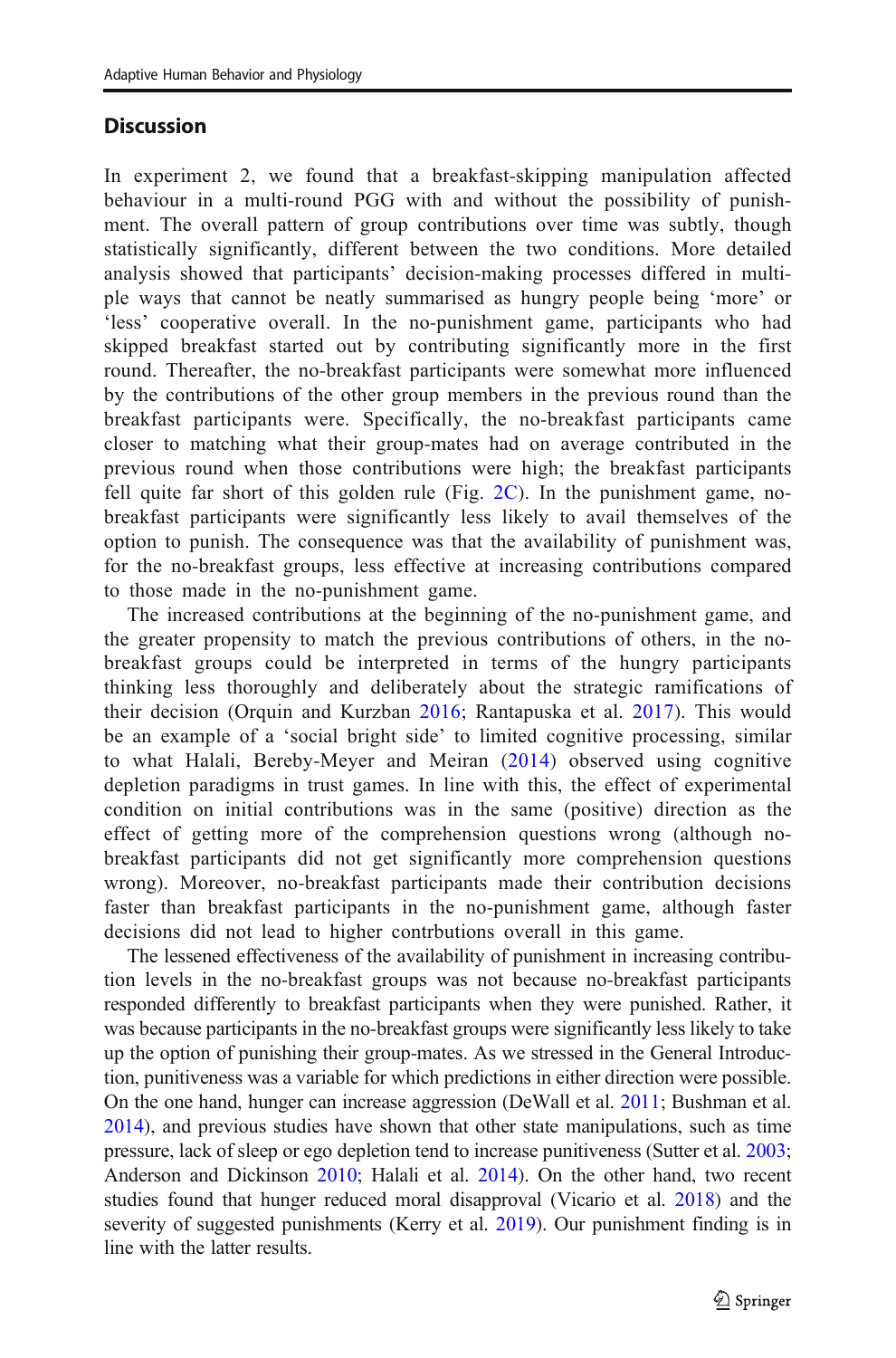#### Comparison of Experiments

Our two experiments present apparently mixed results: no significant condition effects in experiment 1, and three different significant effects of condition in experiment 2. As we stressed in the General Introduction, the two paradigms used differ in their interaction richness and the pathways to the evolution or demise of cooperation that they allow the experimenter to measure. Nonetheless, some parameters of the two experiments can be compared to one another. For example, both experiments contain a measure of *initial generosity*: the proposer's offer in the UG, and the first-round no punishment game contribution in the PGG. These are not identical; for example, in the UG the proposer may be anticipating the risk of a rejection in deciding on their offer, which is not applicable to the PGG. Nonetheless, it may be worthwhile comparing these two variables. A second pair of comparable parameters is to do with *punitiveness*: the responder's minimum acceptable offer in the UG, and the propensity to punish in the PGG. Both involve reducing the payoff of another player at cost to self. Again, the analogy is not perfect: in the PGG but not UG, the relevant behaviour is specifically described as punishment. Thus, for two of the three significant effects in experiment 2, there was a parameter of experiment 1 that was arguably comparable. The third significant effect, the extent to which players' contributions in a round were influenced by the other players' contributions in the previous round of the no-punishment game, had no counterpart in experiment 1.

For the significant findings of experiment 2, we therefore systematically compared the parameter estimates across the two experiments where possible (Fig. 4). Where there were arguably comparable measures across the two experiments, we combined them using a random-effects meta-analysis (for methods information see Fig. 4 caption). Precision of parameter estimation was lower for experiment 1 due to the smaller sample size. The significantly greater generosity of no-breakfast participants in the first round of experiment 2, and the non-significant trend in the same direction of experiment 1, combined to give a significant positive effect overall  $(B = 0.24$ , s.e. 0.12,  $z = 2.00$ ,  $p = 0.045$ ). The significantly reduced punitiveness of no-breakfast participants in experiment 2 combined with a non-significant trend in the opposite direction in



Fig. 4 Comparison of significant experimental effects from experiment 2 to analogous parameters from experiment 1 where applicable. Points and braces represent parameter estimates and their 95% confidence intervals. Contributions were standardized to facilitate comparison across studies. Diamonds represent combined meta-analytic estimates and their 95% confidence intervals. Meta-analytic estimation used random effects estimated by reduced maximum likelihood using R package 'metafor'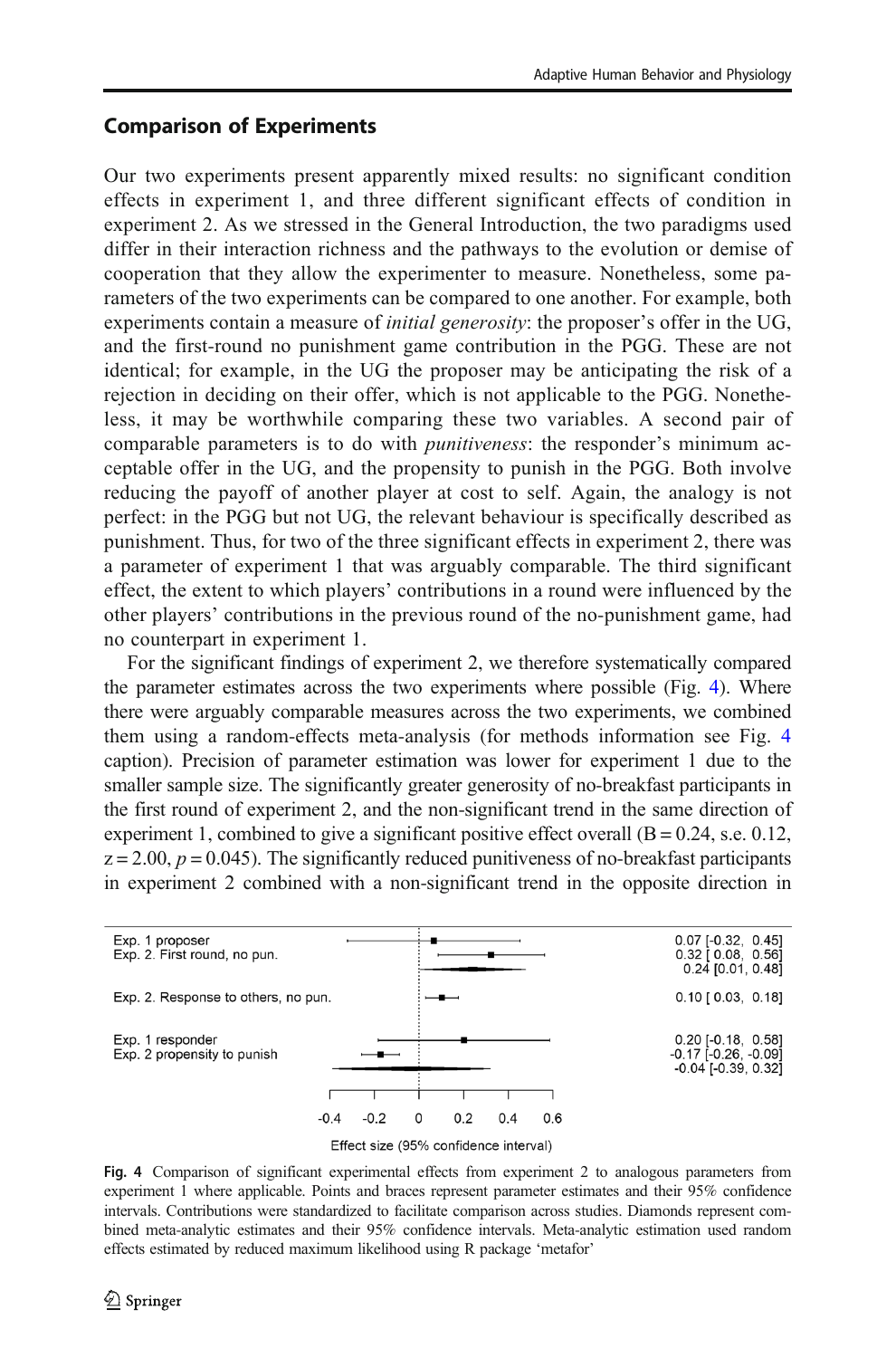experiment 1, to give a null effect overall  $(B = -0.04, s.e. 0.18, z = -0.20, p = 0.85)$ . Thus, to the extent that we can consider the two experiments comparable, and for the cases where analogous parameters are measured in both, the overall evidence supports great initial generosity of hungry people, but the evidence on reduced punitiveness is mixed. The greater influence of what the other players are doing on hungry people is only estimated in experiment 2.

#### General Discussion

We have presented two experiments on the effects of acute hunger on cooperation processes. Experiment 1 used a single-shot UG game and, replicating an earlier study, found no effects of participants having skipped breakfast. Experiment 2 went beyond the existing literature and used a task featuring repeated interactions between the same players, and the explicit possibility of punishment. Here, we found systematic differences according to whether group members had skipped breakfast or not. The differences were complex.

First, no-breakfast participants started out in the no-punishment game by contributing *more* to the common fund. Second, in subsequent rounds, they were more influenced in their contributions by what their group-mates had contributed in the previous round. Specifically, no-breakfast participants came closer to matching high contributions that their group-mates had made, whereas breakfast participants fell well short of this. This meant that as long as the other members had made high contributions initially, high levels of contribution were maintained in the no-breakfast groups. This appears to be an example of a 'social bright side' of limited elaborate processing of the situation (Halali et al. [2014](#page-20-0); Rand [2016](#page-20-0); Rantapuska et al. [2017\)](#page-20-0), given that nobreakfast participants also spent less time thinking about their contributions in the no-punishment game. This may have meant they were less likely to realise that noncontribution is the income-maximising strategy in the PGG without punishment, regardless of what other group members do. It is also consistent with a hypothesis suggested by Nettle [\(2019\)](#page-20-0), that hunger will produce a shift away from expensive individual cognitive effort, and towards the less effortful imitation of others.

Third, the availability of punishment was less effective at boosting contributions in the no-breakfast groups than in the breakfast groups. This was explained by nobreakfast participants making less use of the punishment option for a given level of contribution by their group mates, particularly at high contribution levels. The finding of reduced punitiveness is consistent with the results of recent experimental studies of the effects of hunger on moral disapproval (Vicario et al. [2018](#page-21-0)) and punitive sentiment (Kerry et al. [2019](#page-20-0)).

Do the findings of our experiment 2 support the lay belief that hunger undermines social cooperation? Certainly, they suggest that once experimental tasks are made rich enough to incorporate more complex interactional dynamics between people, effects of hunger that are not visible using a simple DG-style task may be seen (though these effects require replication, especially since the punitiveness effect observed in experiment 2 was not seen in the responder role of experiment 1). However, the findings of experiment 2 cannot simply be summarized as hunger making people 'less' cooperative; and indeed, contributions did not break down in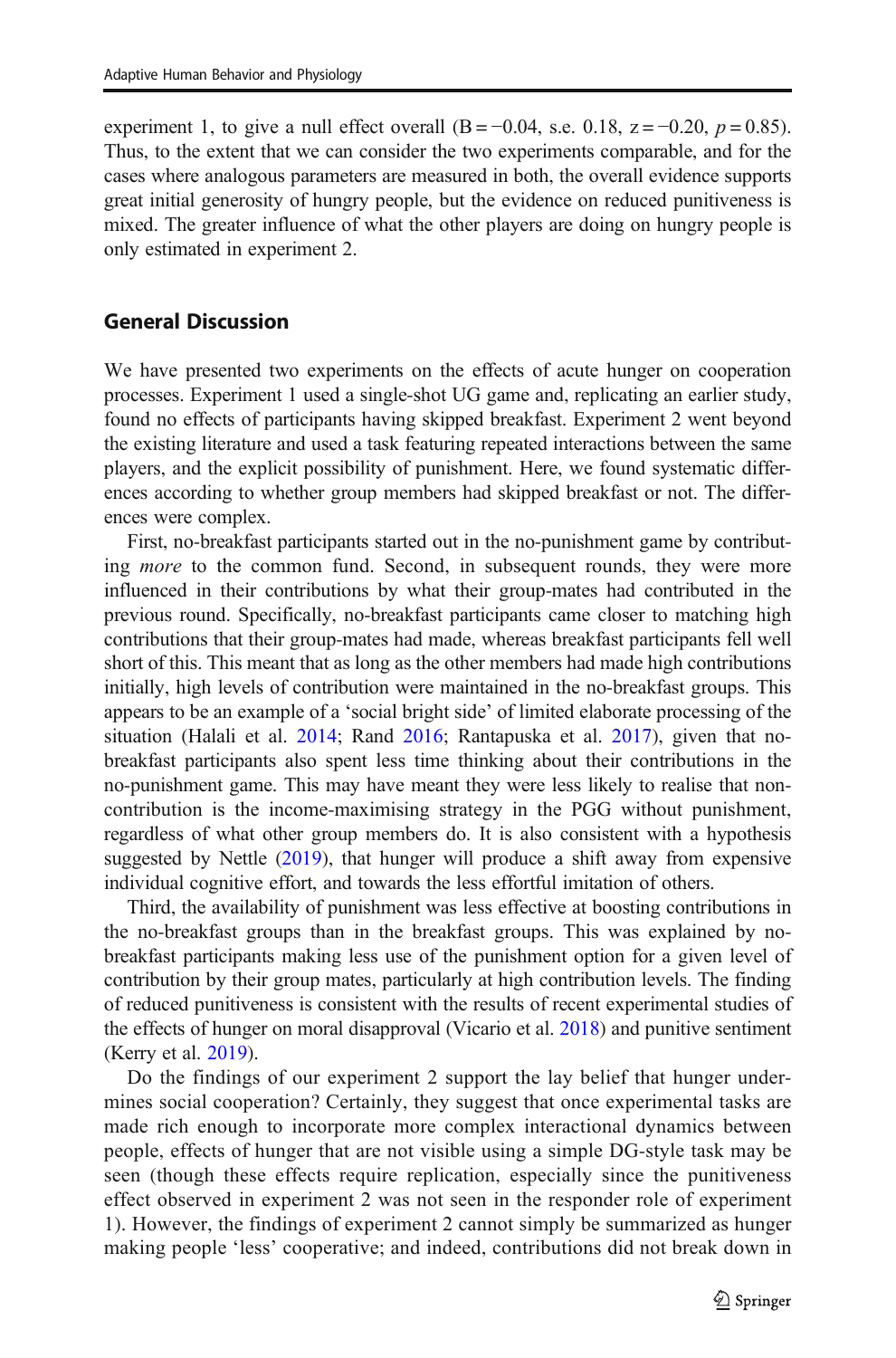the no-breakfast groups of experiment 2 to a markedly greater extent than in the breakfast groups. The greater matching of group-mates' previous high contributions that we saw in the no-breakfast groups could lead cooperation to persist for longer when people are hungry, contrary to the lay belief. On the other hand, the reduced punitiveness of hungry people could lead to lower cooperation in real-world settings, specifically in those situations where effective punishment is what sustains the cooperative effort.

Our findings, though tentative, do at least suggest a clear avenue for future research, namely exploring hunger effects on cooperation using richer tasks that capture more of the diverse pathways by which real-world cooperation is maintained or fails. It would be beneficial in future to measure emotional reactions and perceptions at the same time as game decisions. For example, one possible emotional mediator of the reduced punitiveness of hungry people is the reduced disgust seen when people are hungry (Vicario et al. [2018;](#page-21-0) Kerry et al. [2019](#page-20-0)), but neither our study nor the two early ones measured disgust directly.

If the effects of hunger on cooperation-related decisions that we observed in experiment 2 prove robust, this does have real-world implications for social inequalities in cooperation and anti-social behaviour. The most deprived communities in affluent countries such as the USA and UK feature surprisingly high levels of hunger and food insecurity (Weinreb et al. [2002;](#page-21-0) Gundersen et al. [2011;](#page-20-0) Nettle [2017\)](#page-20-0). These same communities also often feature high crime rates, low trust, and low expectations that others will cooperate (Sampson et al. [1997;](#page-20-0) Nettle et al. [2011;](#page-20-0) Holland et al. [2012;](#page-20-0) Schroeder et al. [2014](#page-21-0)). In particular, they tend to be characterised by low 'collective efficacy', that is, unwillingness of people to intervene to uphold norms of behaviour (Sampson et al. [1997\)](#page-20-0). Low collective efficacy is reminiscent of the reduced punitiveness under hunger that we observed in experiment 2, and was also seen in previous studies (Vicario et al. [2018](#page-21-0); Kerry et al. [2019\)](#page-20-0). On the other hand, observers often experience deprived communities as having greater immediate friendliness and sociability (see Hill et al. [2014](#page-20-0); Nettle [2015](#page-20-0)), which is reminiscent of our higher contribution level in the initial round of the no-punishment game. Thus, the diverse effects we have observed, if they prove replicable, could be relevant to understanding how different communities can have such divergent outcomes when it comes to pro- and anti-social behaviour.

Author Contributions Both authors developed hypotheses and protocol design, as well as analysing results collaboratively. SF was responsible for conducting data collection and manuscript production and editing. DN produced and edited the manuscript and interpreted data.

Funding This project has received funding from the European Research Council (ERC) under the European Union's Horizon 2020 research and innovation programme (grant agreement No AdG 666669, COMSTAR)

Data Availability The datasets and code generated for this study can be found in the following Zenodo repository: <https://zenodo.org/record/3469364>

#### Compliance with Ethical Standards

Conflict of Interest The authors declare that the research was conducted in the absence of any commercial or financial relationships that could be construed as a potential conflict of interest.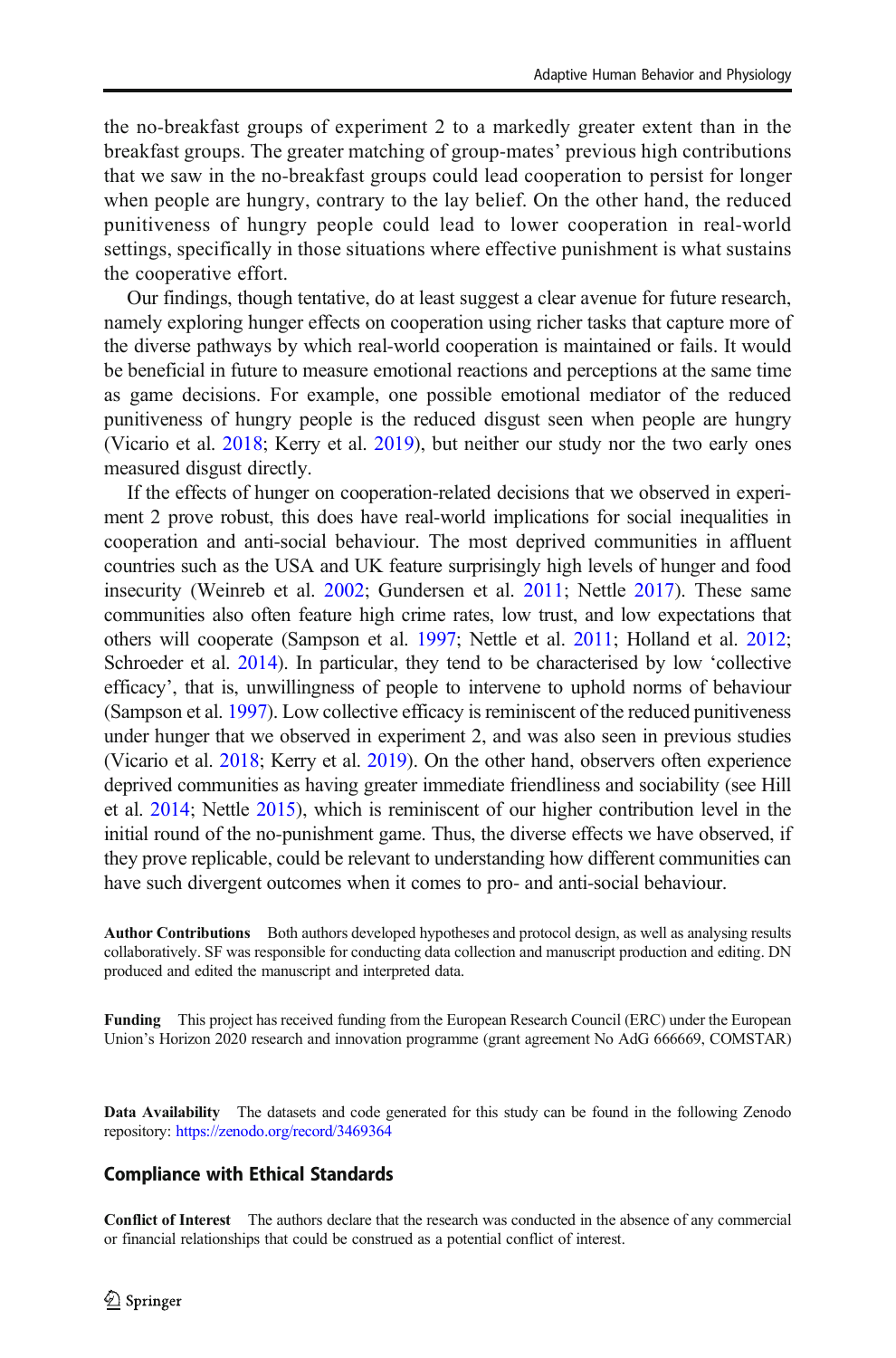# <span id="page-18-0"></span>Appendix

| Model Data |                                      | Outcome                                  | Predictor                                                 | $B$ (s.e.)    | t or z   | $p$ value |
|------------|--------------------------------------|------------------------------------------|-----------------------------------------------------------|---------------|----------|-----------|
| 1          | All                                  | Contribution                             | Previous rounds                                           | $-0.49(0.05)$ | $-10.25$ | < 0.001   |
|            |                                      |                                          | Game                                                      | 1.54(0.36)    | 4.28     | < 0.001   |
|            |                                      |                                          | Condition                                                 | 1.96(0.90)    | 2.17     | 0.033     |
|            |                                      |                                          | Previous rounds * Game                                    | 0.69(0.07)    | 10.15    | < 0.001   |
|            |                                      |                                          | Previous rounds * Condition                               | $-0.12(0.07)$ | $-1.76$  | 0.079     |
|            |                                      |                                          | Game * Condition                                          | $-1.42(0.52)$ | $-2.75$  | 0.006     |
|            |                                      |                                          | Previous rounds *<br>Game * Condition                     | 0.18(0.10)    | 1.83     | 0.067     |
| 2          | No-punishment game,<br>first round   | Contribution                             | Condition                                                 | 1.94(0.73)    | 2.66     | 0.008     |
| 3          | No-punishment game,<br>rounds $2-10$ | Contribution                             | Lagged own<br>contribution                                | 0.41(0.02)    | 5.36     | < 0.001   |
|            |                                      |                                          | Lagged mean<br>contribution of others                     | 0.24(0.04)    | 6.03     | < 0.001   |
|            |                                      |                                          | Condition                                                 | $-0.83(0.49)$ | $-1.67$  | 0.096     |
|            |                                      |                                          | Lagged mean<br>contribution of<br>others*Condition        | 0.14(0.05)    | 2.70     | 0.007     |
| 4          | Punishment game                      | Decision to<br>punish                    | Mean contribution<br>of others                            | $-0.31(0.11)$ | $-2.88$  | 0.004     |
|            |                                      |                                          | Condition                                                 | $-0.41(0.35)$ | $-1.17$  | 0.243     |
|            |                                      |                                          | Mean contribution<br>of others * Condition                | $-0.52(0.16)$ | $-3.14$  | 0.002     |
| 5          | Punishment game                      | Response to<br>punishment                | Lagged contribution                                       | 0.45(0.05)    | 9.93     | < 0.001   |
|            |                                      |                                          | Condition                                                 | 0.57(1.18)    | 0.48     | 0.630     |
|            |                                      |                                          | Lagged punishment                                         | 2.17(0.68)    | 3.20     | 0.001     |
|            |                                      |                                          | Lagged contribution *<br>Condition                        | $-0.01(0.06)$ | $-0.09$  | 0.929     |
|            |                                      |                                          | Lagged contribution *<br>Lagged punishment                | $-0.17(0.05)$ | $-3.36$  | < 0.001   |
|            |                                      |                                          | Condition * Lagged<br>punishment                          | $-0.06(0.96)$ | $-0.06$  | 0.954     |
|            |                                      |                                          | Lagged contribution *<br>Condition * Lagged<br>punishment | 0.02(0.07)    | 0.23     | 0.820     |
| 6          | All                                  | Log latency<br>to decide<br>contribution | Previous rounds                                           | $-0.13(0.01)$ | $-21.43$ | < 0.001   |
|            |                                      |                                          | Game                                                      | $-0.03(0.05)$ | $-0.55$  | 0.583     |
|            |                                      |                                          | Condition                                                 | $-0.21(0.06)$ | $-3.62$  | < 0.001   |
|            |                                      |                                          | Previous rounds * Game                                    | 0.02(0.009)   | 2.27     | 0.023     |
|            |                                      |                                          | Previous rounds * Condition                               | 0.01(0.01)    | 1.53     | 0.127     |

Table 1 Full model output for experiment 2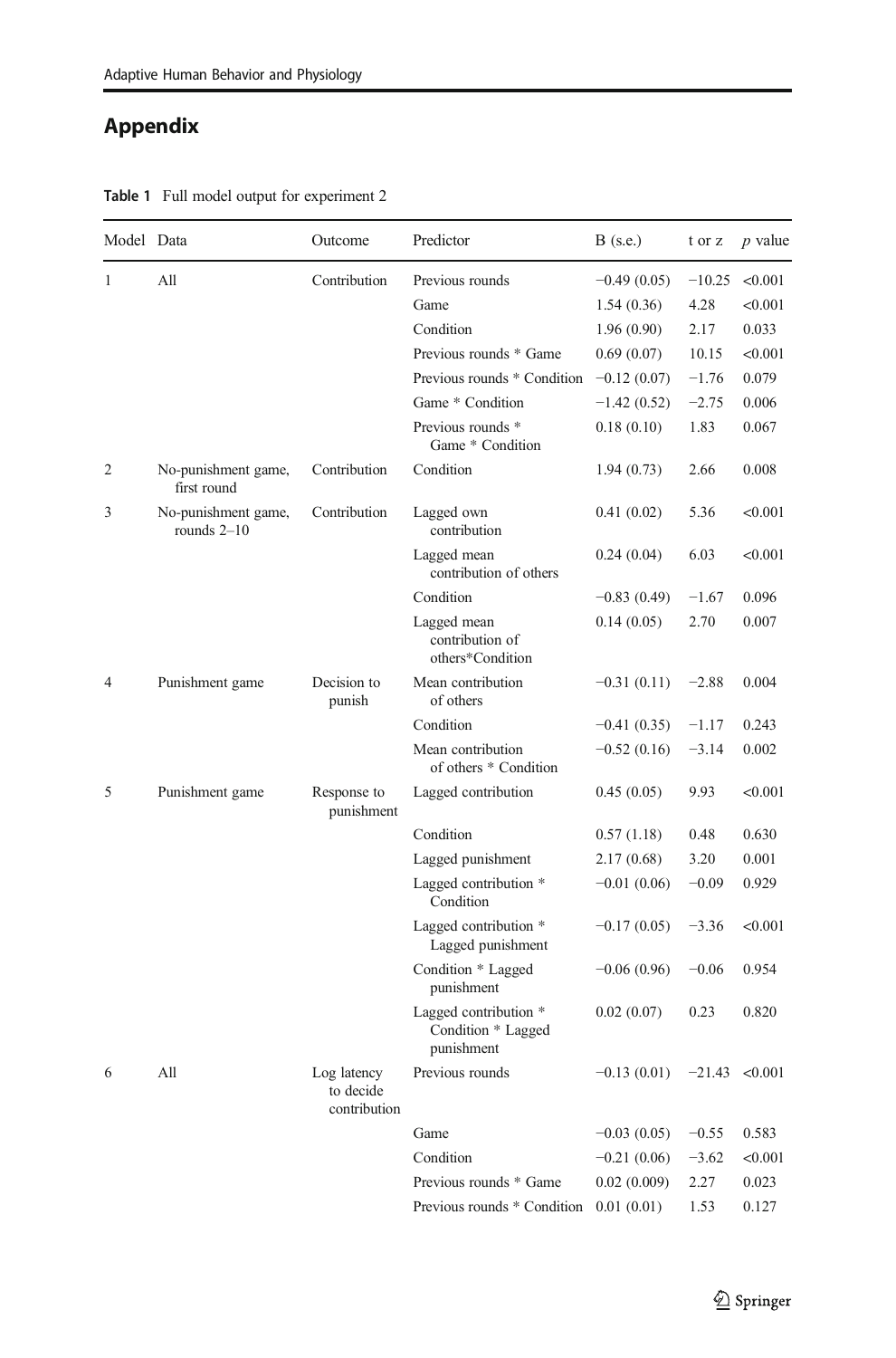| $i$ and $i$ (community |                 |                                        |                                           |                                |         |                |  |  |  |  |
|------------------------|-----------------|----------------------------------------|-------------------------------------------|--------------------------------|---------|----------------|--|--|--|--|
| Model Data             |                 | Outcome                                | Predictor                                 | $B$ (s.e.)                     | t or z  | <i>p</i> value |  |  |  |  |
|                        |                 |                                        | Game * Condition                          | 0.30(0.07)                     | 4.52    | < 0.001        |  |  |  |  |
|                        |                 |                                        | Previous rounds *<br>Game * Condition     | $-0.02(0.01)$                  | $-1.25$ | 0.21           |  |  |  |  |
| 7                      | Punishment game | Log latency<br>to decide<br>punishment | Previous rounds                           | $-0.13(0.01)$ $-23.98 < 0.001$ |         |                |  |  |  |  |
|                        |                 |                                        | Condition                                 | $-0.03(0.08)$                  | $-0.42$ | 0.67           |  |  |  |  |
|                        |                 |                                        | Previous rounds $*$ Condition 0.01 (0.01) |                                | 0.97    | 0.34           |  |  |  |  |
|                        |                 |                                        |                                           |                                |         |                |  |  |  |  |

<span id="page-19-0"></span>Table 1 (continued)

All models contain random effects of participant nested within group, except for model 2. Model 4 is a generalized linear mixed model with a binomial error structure. All other models are general linear mixed models. The reference categories are no punishment for Game and breakfast for Condition.  $N = 264$  (116 in the breakfast condition, 148 in the no-breakfast condition)

Open Access This article is licensed under a Creative Commons Attribution 4.0 International License, which permits use, sharing, adaptation, distribution and reproduction in any medium or format, as long as you give appropriate credit to the original author(s) and the source, provide a link to the Creative Commons licence, and indicate if changes were made. The images or other third party material in this article are included in the article's Creative Commons licence, unless indicated otherwise in a credit line to the material. If material is not included in the article's Creative Commons licence and your intended use is not permitted by statutory regulation or exceeds the permitted use, you will need to obtain permission directly from the copyright holder. To view a copy of this licence, visit [http://creativecommons.org/licenses/by/4.0/](https://doi.org/).

## References

- Allen, C., & Nettle, D. (2019). Hunger and socioeconomic impulsivity in humans background additively predict impulsivity in humans. Current Psychology. <https://doi.org/10.1007/s12144-019-0141-7>.
- Anderson, C., & Dickinson, D. L. (2010). Bargaining and trust: The effects of 36-h total sleep deprivation on socially interactive decisions. Journal of Sleep Research, 19, 54–63. [https://doi.org/10.1111/j.1365-](https://doi.org/10.1111/j.1365-2869.2009.00767.x) [2869.2009.00767.x.](https://doi.org/10.1111/j.1365-2869.2009.00767.x)
- Arnold, D. (1993). Social crisis and epidemic disease in the famines of nineteenth century India. Social History of Medicine, 6, 385–404.
- Boyd, R., & Richerson, P. J. (1992). Punishment allows the evolution of cooperation (or anything else) in sizable groups. Ethology and Sociobiology, 13, 171–195. [https://doi.org/10.1016/0162-3095\(92\)90032-Y](https://doi.org/10.1016/0162-3095(92)90032-Y).
- Briers, B., Pandalaere, M., Dewitte, S., & Warlop, L. (2006). Hungry for money. Psychological Science, 85, 20–21. [https://doi.org/10.1111/j.1467-9280.2006.01808.x.](https://doi.org/10.1111/j.1467-9280.2006.01808.x)
- Bushman, B. J., DeWall, C. N., Pond, R. S., & Hanus, M. D. (2014). Low glucose relates to greater aggression in married couples. Proceedings of the National Academy of Sciences, 111, 6254–6257. [https://doi.](https://doi.org/10.1073/pnas.1400619111) [org/10.1073/pnas.1400619111](https://doi.org/10.1073/pnas.1400619111).
- Chen, D. L., Schonger, M., & Wickens, C. (2016). oTree-an open-source platform for laboratory, online, and field experiments. Journal of Behavioral and Experimental Finance, 9, 88–97. [https://doi.org/10.1016/j.](https://doi.org/10.1016/j.jbef.2015.12.001) [jbef.2015.12.001](https://doi.org/10.1016/j.jbef.2015.12.001).
- DeWall, C. N., Deckman, T., Gaillot, M. T., & Bushman, B. J. (2011). Sweetened blood cools hot tempers: Physiological self-control and aggression. Aggressive Behavior, 37, 73–80. [https://doi.org/10.1038](https://doi.org/10.1038/jid.2014.371) [/jid.2014.371.](https://doi.org/10.1038/jid.2014.371)
- Dirks, R. (1980). Social responses during severe food shortages and famine [and comments and reply]. Current Anthropology, 21, 21–44. <https://doi.org/10.1086/202399>.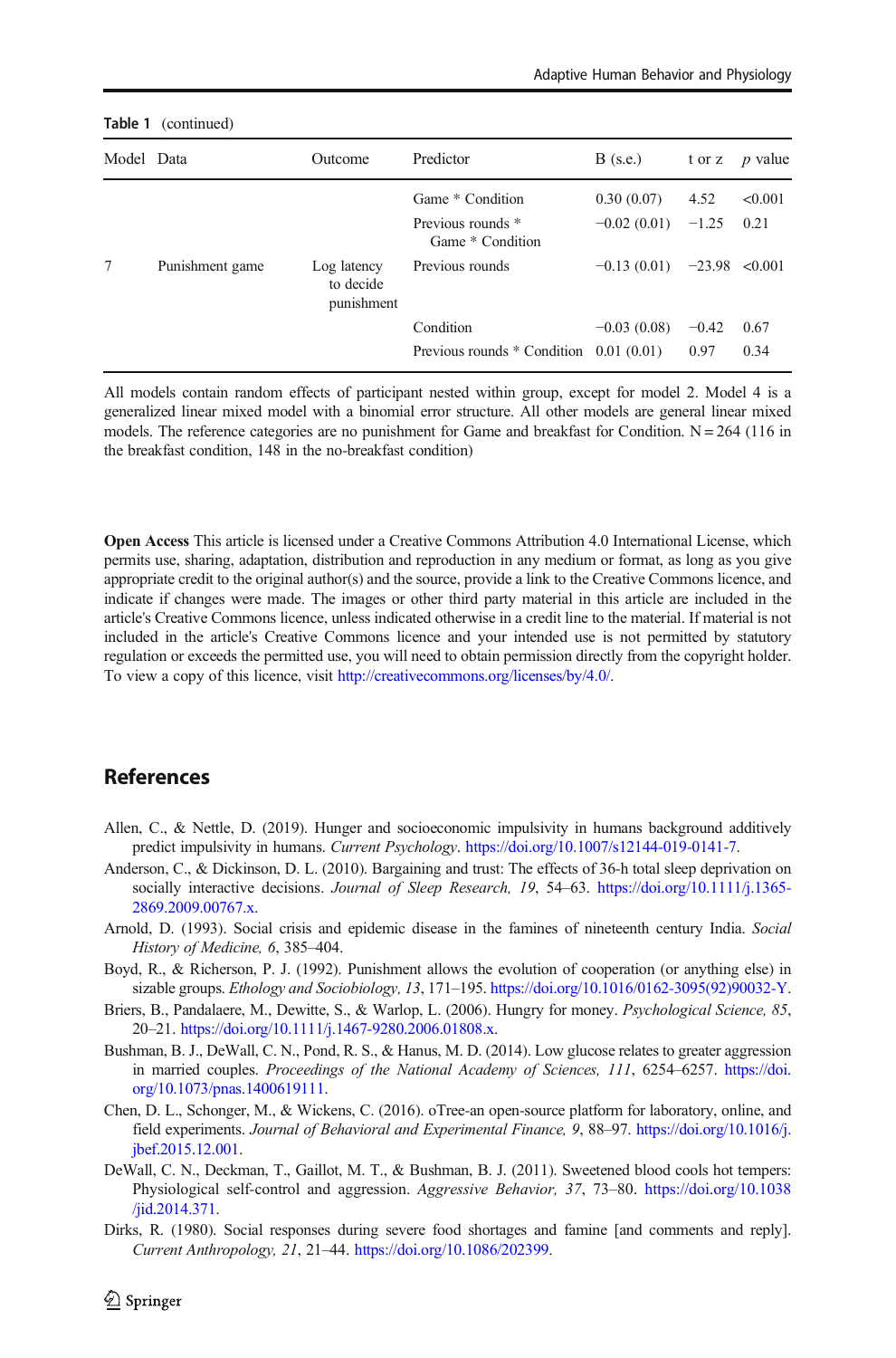- <span id="page-20-0"></span>Faul, F., Erdfelder, E., Lang, A. G., & Buchner, A. (2007). G\*power 3: A flexible statistical power analysis program for the social, behavioral, and biomedical sciences. Behavior Research Methods, 39, 175–191. [https://doi.org/10.3758/BF03193146.](https://doi.org/10.3758/BF03193146)
- Fehr, E., & Gachter, S. (2000). Cooperation and punishment in public goods experiments. The American Economic Review, 90, 980–994.
- Fehr, E., & Gächter, S. (2002). Altruistic punishment in humans. Nature, 415, 137–140. [https://doi.](https://doi.org/10.1038/415137a) [org/10.1038/415137a](https://doi.org/10.1038/415137a).
- Frederick, S. (2005). Cognitive reflection and decision making. The Journal of Economic Perspectives, 19, 25–42. <https://doi.org/10.1257/089533005775196732>.
- Gundersen, C., Kreider, B., & Pepper, J. (2011). The economics of food insecurity in the United States. Applied Economic Perspectives and Policy, 33, 281–303. [https://doi.org/10.1093/aepp/ppr022.](https://doi.org/10.1093/aepp/ppr022)
- Gunnthorsdottir, A., Houser, D., & McCabe, K. (2007). Disposition, history and contributions in public goods experiments. Journal of Economic Behavior and Organization, 62, 304–315. [https://doi.org/10.1016/j.](https://doi.org/10.1016/j.jebo.2005.03.008) [jebo.2005.03.008.](https://doi.org/10.1016/j.jebo.2005.03.008)
- Guth, W., Schmittberger, R., & Schwarze, B. (1982). An experimental analysis of ultimatum bargaining. Journal of Economic Behavior and Organization, 3, 367–388.
- Halali, E., Bereby-Meyer, Y., & Meiran, N. (2014). Between self-interest and reciprocity: The social bright side of self-control failure. Journal of Experimental Psychology. General, 143, 745–754. [https://doi.](https://doi.org/10.1037/a0033824) [org/10.1037/a0033824.](https://doi.org/10.1037/a0033824)
- Harel, I., & Kogut, T. (2015). Visceral needs and donation decisions: Do people identify with suffering or with relief? Journal of Experimental Social Psychology, 56, 24–29. <https://doi.org/10.1016/j.jesp.2014.08.005>.
- Häusser, J. A., Stahlecker, C., Mojzisch, A., Leder, J., Van Lange, P. A. M., & Faber, N. S. (2019). Acute hunger does not always undermine prosociality. Nature Communications, 10, 1–10. [https://doi.](https://doi.org/10.1038/s41467-019-12579-7) [org/10.1038/s41467-019-12579-7](https://doi.org/10.1038/s41467-019-12579-7).
- Hill, J., Jobling, R., Pollet, T. V., & Nettle, D. (2014). Social capital across urban neighborhoods: A comparison of self-report and observational data. Evolutionary Behavioral Sciences, 8, 59–69. <https://doi.org/10.1037/h0099131>.
- Holland, J., Silva, A. S., & Mace, R. (2012). Lost letter measure of variation in altruistic behaviour in 20 neighbourhoods. PLoS One, 7, 1–4. [https://doi.org/10.1371/journal.pone.0043294.](https://doi.org/10.1371/journal.pone.0043294)
- Kerry, N., Loria, R. N., & Murray, D. R. (2019). Gluttons for punishment? Experimentally induced hunger unexpectedly reduces harshness of suggested punishments. Adaptive Human Behavior and Physiology, 5, 352–370. <https://doi.org/10.1007/s40750-019-00121-4>.
- Nettle, D. (2015). Tyneside Neighbourhoods: Deprivation, social life and social behaviour in one British City. Cambridge: OpenBook Publishers.
- Nettle, D. (2017). Does hunger contribute to socioeconomic gradients in behavior? Frontiers in Psychology, 8, 358. [https://doi.org/10.3389/fpsyg.2017.00358.](https://doi.org/10.3389/fpsyg.2017.00358)
- Nettle, D. (2019). State-dependent cognition and its relevance to cultural evolution. Behavioural Processes, 161, 101–107. [https://doi.org/10.1016/j.beproc.2018.01.018.](https://doi.org/10.1016/j.beproc.2018.01.018)
- Nettle, D., Colléony, A., and Cockerill, M. (2011). Variation in cooperative behaviour within a Single City. PLoS One 6, e26922. Doi:Doi:10.1371/ journal.Pone.0026922.
- Oosterbeek, H., Sloof, R., & Van De Kuilen, G. (2004). Cultural differences in ultimatum game experiments: Evidence from a meta-analysis. Experimental Economics, 7, 171–188. [https://doi.org/10.1023](https://doi.org/10.1023/B:EXEC.0000026978.14316.74) [/B:EXEC.0000026978.14316.74.](https://doi.org/10.1023/B:EXEC.0000026978.14316.74)
- Orquin, J. L., & Kurzban, R. (2016). A meta-analysis of blood glucose effects on human decision making. Psychological Bulletin, 142, 546–567. <https://doi.org/10.1037/bul0000035>.
- R Core Development Team (2018). R: A Language and Environment for Statistical Computing.
- Raihani, N. J., & Bshary, R. (2019). Punishment: One tool, many uses. Evol. Hum. Sci., 1, e12. [https://doi.](https://doi.org/10.1017/ehs.2019.12) [org/10.1017/ehs.2019.12.](https://doi.org/10.1017/ehs.2019.12)
- Rand, D. G. (2016). Cooperation, fast and slow: Meta-analytic evidence for a theory of social heuristics and self-interested deliberation. Psychological Science, 27, 1192–1206. [https://doi.org/10.1177](https://doi.org/10.1177/0956797616654455) [/0956797616654455](https://doi.org/10.1177/0956797616654455).
- Rantapuska, E., Freese, R., Jääskeläinen, I. P., & Hytönen, K. (2017). Does short-term hunger increase trust and trustworthiness in a high trust society? Frontiers in Psychology, 8, 1–13. [https://doi.org/10.3389](https://doi.org/10.3389/fpsyg.2017.01944) [/fpsyg.2017.01944.](https://doi.org/10.3389/fpsyg.2017.01944)
- Richards, A. (1932). Hunger and work in a savage tribe. London: Routledge.
- Sampson, R. J., Raudenbush, S. W., and Earls, F. (1997). Neighborhoods and violent crime: A multilevel study of collective efficacy. Science (80-. ). 277, 918–924.